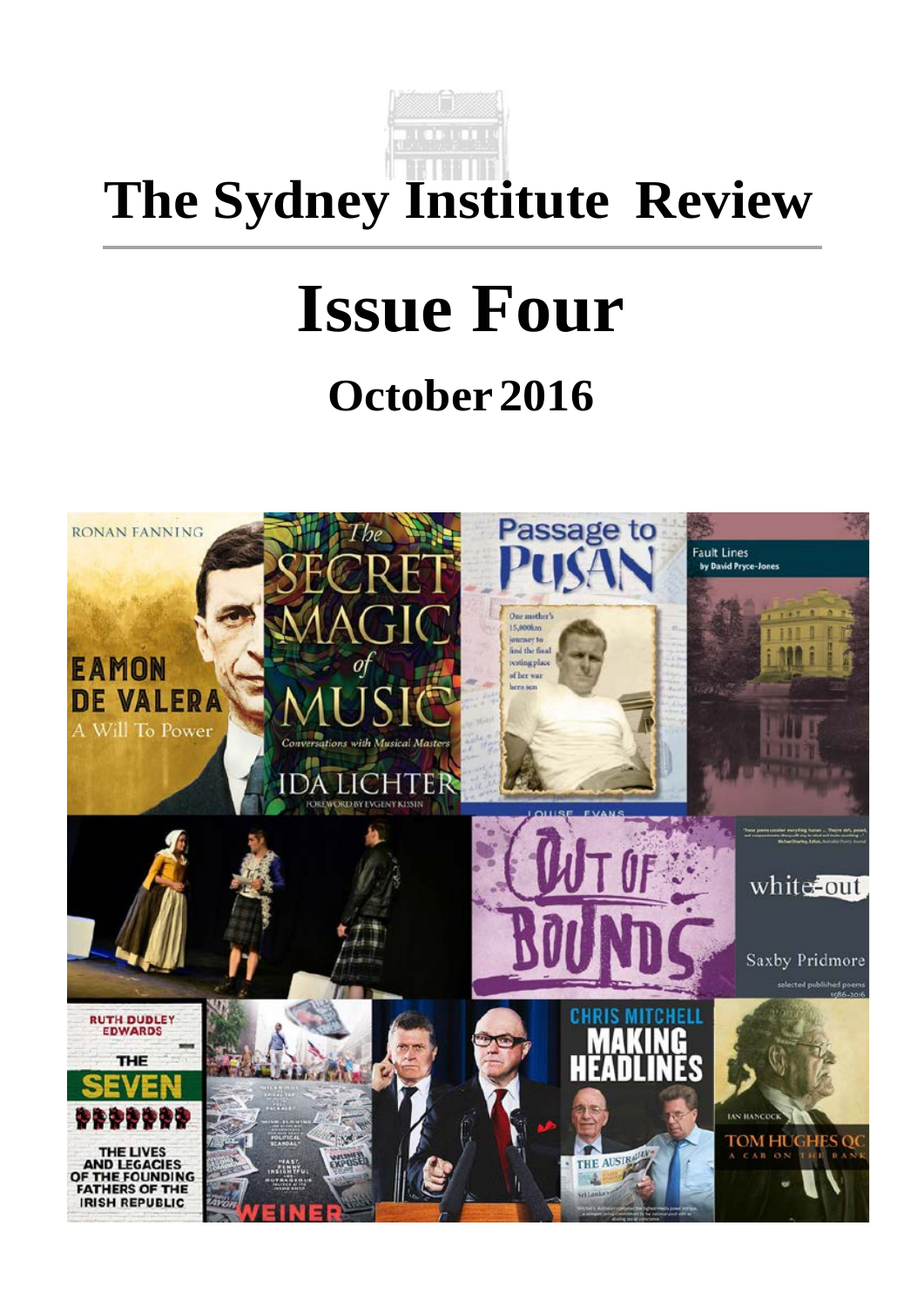| <b>CONTENTS</b>                                                                 |                |
|---------------------------------------------------------------------------------|----------------|
| THE EUROPE WE LEFT BEHIND                                                       | $\overline{2}$ |
| Fault Lines By David Pryce-Jones                                                |                |
| Reviewed by Anne Henderson                                                      |                |
|                                                                                 |                |
| THE EASTER RISING - OR UPRISING? - AFTER 100 YEARS                              | 6              |
| Eamon de Valera: A Will to Power By Ronan Fanning                               |                |
| The Seven: The Lives and Legacies of the Founding Fathers of the Irish Republic |                |
| By Ruth Dudley Edwards                                                          |                |
| Reviewed by Gerard Henderson                                                    |                |
| <b>BEHIND THE HEADLINES – WITH RUPERT MURDOCH'S MAN ABOUT TOWN</b>              | 11             |
| <b>Making Headlines By Chris Mitchell</b>                                       |                |
| Reviewed by Ross Fitzgerald                                                     |                |
|                                                                                 |                |
| THE PSYCHIATRIST AS POET                                                        | 13             |
| White-out: selected published poems 1986-2016 By Saxby Pridmore                 |                |
| Reviewed by Geoffrey Lehmann                                                    |                |
|                                                                                 |                |
| <b>MUSIC FOR ALL AGES - ON THE COUCH WITH DR LICHTER</b>                        | 18             |
| The Secret Magic of Music - Conversation with Musical Masters By Ida Lichter    |                |
| Reviewed by Anne Henderson                                                      |                |
|                                                                                 |                |
| <b>POLITICS AND THE LAW - A LIFE AT THE TOP</b>                                 | 21             |
| Tom Hughes QC: A Cab on the Rank By Ian Hancock                                 |                |
| Reviewed by Paul Henderson                                                      |                |
| PASSAGE TO PUSAN - ONE MOTHER'S 15,000KM JOURNEY TO FIND THE FINAL              | - 23           |
| <b>RESTING PLACE OF HER WAR HERO SON</b>                                        |                |
| An Australia Now Forgotten - Thelma Healy's War By Louise Evans                 |                |
| Reviewed by Anne Henderson                                                      |                |
|                                                                                 |                |
| A FASCINATING AND HIGHLY ENTERTAINING LOOK INSIDE A POLITICAL SCANDAL           | 25             |
| Weiner Directed by Josh Kriegman, Elyse Steinberg                               |                |
| Reviewed by Paige Hally                                                         |                |
|                                                                                 |                |
| <b>HAM FUNERAL</b>                                                              | 26             |
| Written by Patrick White                                                        |                |
| Reviewed by Nathan Lentern                                                      |                |
|                                                                                 |                |
| <b>OUT OF BOUNDS</b>                                                            | 28             |
| Written and directed by Jonathan Solomon                                        |                |
| Reviewed by Nathan Lentern                                                      |                |
|                                                                                 |                |
| <b>BACK TO BITE YOU</b>                                                         | 30             |
| The Wharf Revue                                                                 |                |
| Reviewed by Nathan Lentern                                                      |                |
|                                                                                 |                |
| THE YOUNG PRETENDER                                                             |                |

Directed by Marg Nagle Reviewed by Nathan Lentern 32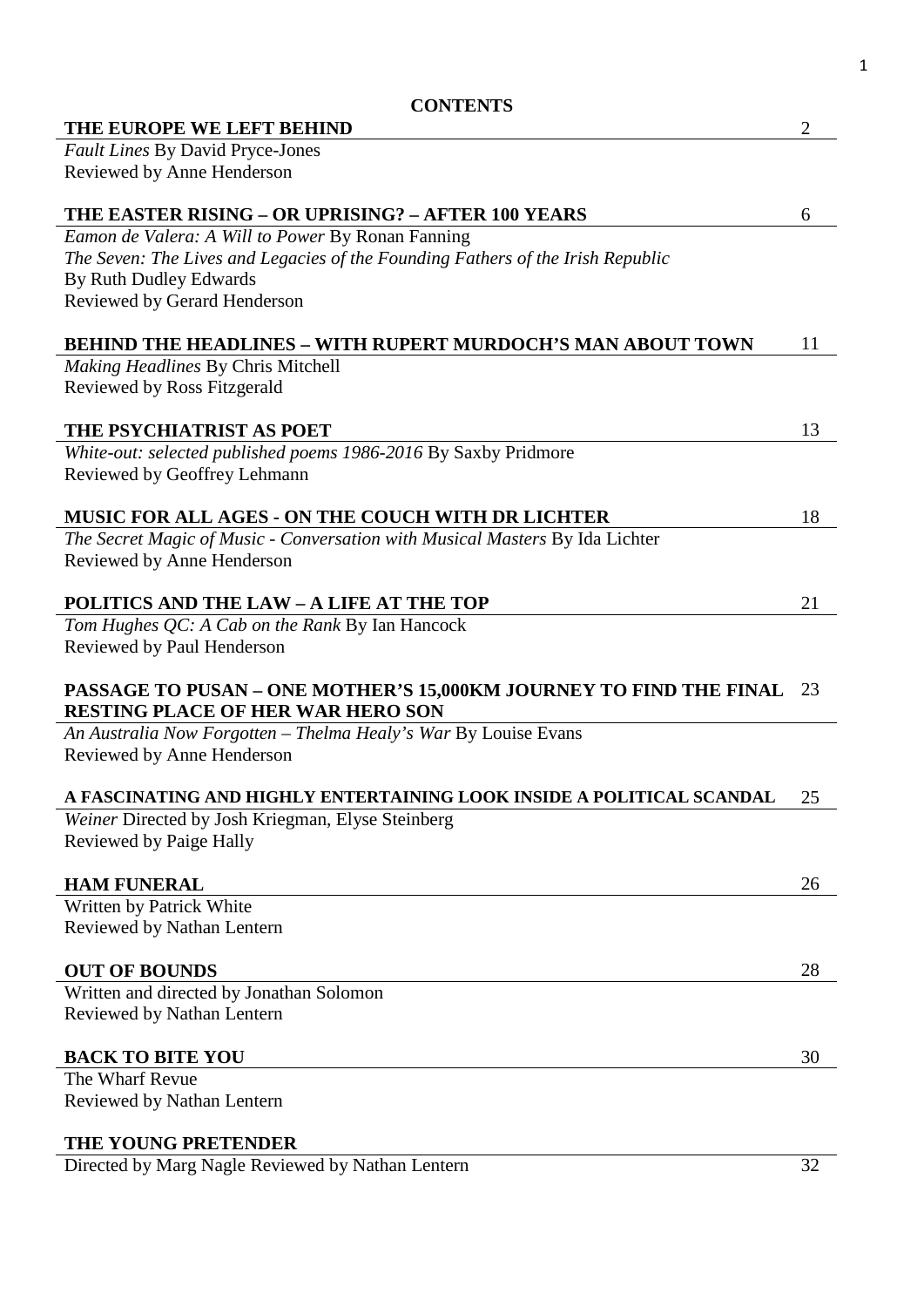#### **THE EUROPE WE LEFT BEHIND**

*Fault Lines* **By David Pryce-Jones** Criterion Books New York 2015 ISBN10 0985905239 ISBN13 9780985905231 RRP – \$30 pb

#### **Reviewed by Anne Henderson**

Without doubt, the all-time lasting image of the twentieth century is and will remain the Holocaust – the systematic program of Hitler's Nazi Germany to exterminate Europe's Jews. Coming after the cosmopolitan years of the 1920s and the German Weimar Republic's open and liberal milieu, the contrast is difficult to take in. All of which is a cautionary tale for those of us who trust in the safety of our democratic systems and pluralistic institutions.

Now, in a seamlessly written memoir, drawing on material over generations from an eclectic extended family, an elite mixture of Jewish and Gentile forebears, aristocratic, industrialist, military and intellectual, and loved ones from eccentric lovers to devoted nannies, writer and commentator David Pryce-Jones has woven a personal history of more than a century of European life.

With the dominance of Christianity across Europe for a millennium, Jewish life in Europe faced programs and persecution. But, by the late nineteenth century, with the Austro-Hungarian empire wealthy Jews found themselves, as Pryce-Jones describes, "increasingly free to meet everyone else on equal terms and so make what they could of their talents".

On his mother Therese (Poppy) Fould-Springer's side, David Pryce-Jones is a descendent of such Jewish families. Mitzi Springer, his Viennese maternal grandmother, was the only daughter of industrialist Gustav Springer. While Gustav inherited wealth from his father, he made an even larger fortune from buying up shares in the Vienna financial crisis of 1873. His interests were finance, railways and coal mines. His estates were to be found in Austria, Hungary, Czechoslovakia and France.

Writes Pryce-Jones: "Gustav's extravagance was legendary. Mitzi would remember the luxury of their private train, and his habits of sending his shirts to be laundered in Paris." Gustav's homes were grand structures – as were those of his daughter and her first husband, Frenchman Eugene Fould. All gone long since with the Nazi Holocaust, these great monuments, writes Pryce-Jones, "have something empty and haunting about them, as though to reproach what happened to those who once lived in them."

As for all upper class Europeans of the time, marriage was the social force of connections and class. Mitzi's children made marriages on their own terms out of personal attraction – helped by the lure of Mitzi's wealth. The eldest Fould-Springer daughter, Helene (Bubbles), married Spanish diplomat Eduardo Propper de Callejon, a Catholic. Pryce-Jones' father Alan was Welsh, the son of Harry Pryce-Jones, an honoured military man and Vere Dawnay, daughter of Colonel Lewis and Lady Victoria Dawnay. The youngest Fould-Springer daughter, Liliane, married her childhood friend Elie de Rothschild.

As David Pryce-Jones writes, his father Alan, educated at Eton, "grew up with the sense that he was numbered among those with the means and the standing to be able to live as they pleased". David Pryce-Jones was of school age before he became aware that his origins were Jewish. And then it was only after anti-Semitic comments by (what had been) his beloved prep school teacher, Miss Earnshaw. His mother, Poppy, had never practised Judaism nor taught him about it.

For Alan Pryce-Jones, coming into contact with the wealth and pleasure of continental life among the Fould-Springers and their influential social set in Vienna, and meeting Poppy Fould-Springer, was enough to abandon his male lovers for the more traditional life of man and wife. While he was very fond of Poppy, in fact devoted to her, he could be quite frank in his letters and diary about his need for the freedom a wealthy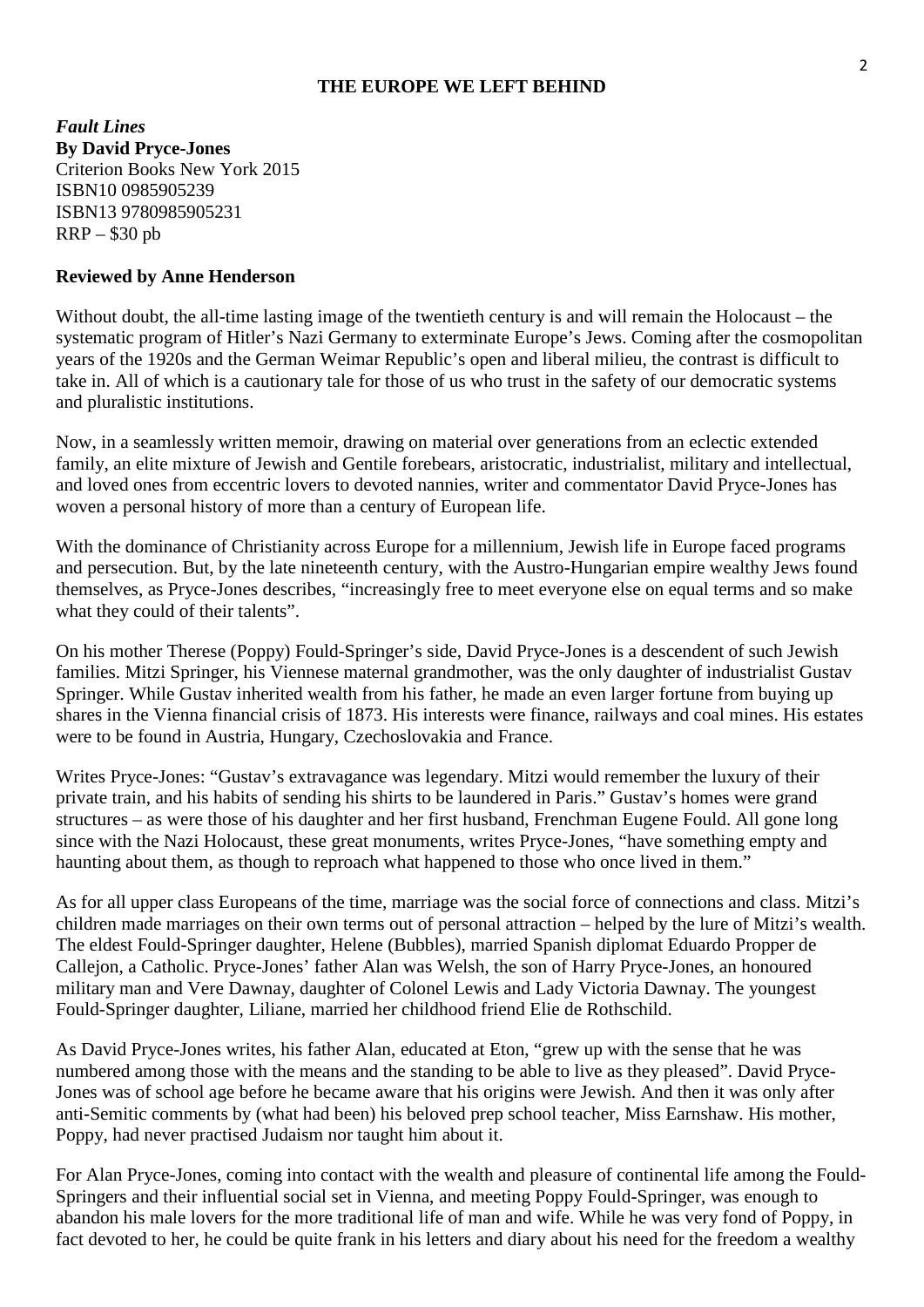family connection would give him. Before marriage, he was careful to play down Poppy's Jewish background in letters to his parents: "The Springers are, I'm sorry to say, Jews, and cousins of the Rothchilds, Goldsmids, Goldsmid-Rothchilds… but are really very, very, *very* nice."

Mitzi's marriage settlement for Alan and Poppy was generous – "Poppy would be acquiring a British passport and the sweet little couple's wish to live in Meidling [Springer family mansion in Vienna] spared her the complication of getting money out of Austria." Alan describes a comfortable landing as husband – "We are to have Meidling plus the two cars and about five servants … four rooms, two bathrooms, and the big central hall of the house for a dining room… We shall have about £2000 a year clear, and allowances for children." This was 1934.

Alan and Poppy Pryce-Jones brought two worlds together – Mitzi's wealth and aristocratic European connections and Alan's what his son calls "a roll call of the smart set" among British and continental intellectuals and the upper classes. This on the eve of the late 1930s and 1940s that would end it all.

As Hitler's storm troopers took over the streets of Germany, Alan and Poppy took off for a honeymoon of luxury. "It is unlucky that we look so very rich," Alan wrote, "We arrive with a mountain of luggage, in huge fur coats of obviously the best fur." His account to his friend Patrick Kinross of arriving at one family destination appears much like royalty being met. At the end of the account, Alan writes, "It was almost as much to be her [Mitzi's] son-in-law as to be Poppy's husband that I married the girl. That, by the way, could not be going better."

Reading history backwards – from beyond the aftermath of World War  $II$  – it is easy to berate appeasers like Neville Chamberlain and most of the leaders of the free world in late 1938-39. However, despite the carnage of World War I, Europe remained a democratically pluralistic centre of both intellectual and capitalistic freedom in the terms of its time. Bonds between families and colleagues across national boundaries flowed back into life between the UK and continental Europe after 1918. To witness the changes in Germany after the Fuhrer came to power in 1933, was not always to understand what would take place beyond 1938.

After Oxford in the late 1920s, Alan Pryce-Jones, as his son writes, "had no money and put a great deal of his natural talents into getting in with the right people". His homosexuality was "his early passport to social and literary success". At Oxford, he became one of Harold Nicolson's lovers; setting off to the south of France in 1929, Somerset Maugham took him up. John Banting, Brian Howard, Eddy Sackville-West, Maurice Bowra, Hamish St Clair Erskine, Sandy Baird, Robert Pratt-Barlow (Bobby) - who became David Pryce-Jones' godfather - T E Lawrence, the names dot the pages. In all these connections, there was also Mitzi's second husband Frank Wooster (for whom she became a Christian). Frank had been the lover of Mitzi's first husband Eugene. "Homosexuals make the best husbands," claimed Mitzi.

This somewhat inbred and complicated collective made money, set the pace of literary and art fashions and generally pursued their pleasure as they found it. Living in England after 1940, Poppy's only relative was her cousin (through the Ephrussi connection) Elizabeth de Waal whose grandson wrote *The Hare With Amber Eyes*. Like David Pryce-Jones, de Waal charts European history through this extraordinarily gifted and privileged network of extended families.

What was happening to Europe with the rise of Nazism and the Hitler takeover of Germany came only slowly into focus. The violence of totalitarianism might have taken over Russia and its satellites but could such a phenomenon really take over cosmopolitan Europe?

In Vienna in early 1934, Alan wrote of tear gas bombs thrown into a cinema he had gone to and then moved on, without comment, to write of the parties he would attend, ending with the best to come at the Fould-Springers "from six to six". David Pryce-Jones acutely describes the set his forebears and relatives belonged to as "not quite Jewish and not quite Christian, not quite Austrian and not quite French or English, not quite heterosexual and not quite homosexual, socially conventional but not quite secure."

By 1940, Mitzi and the family were once again concentrated in France, based at her beautiful chateau Royaumont (seen on the book's cover) and in Montreuil. While David stayed in the care of his nanny Jessie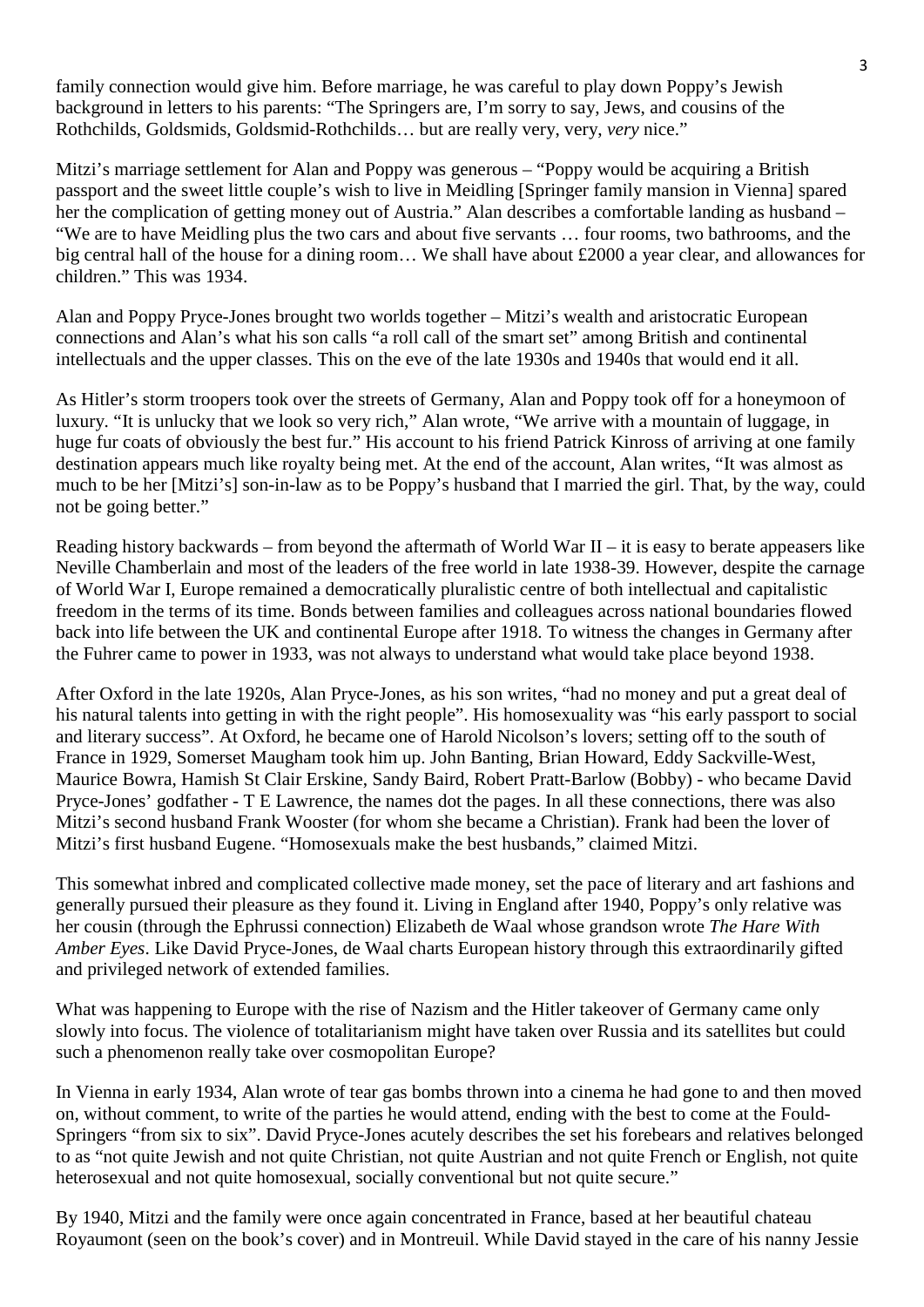with remnants of the extended family, Alan and Poppy made it to London. As Frank Wooster had advised Mitzi, who disapproved of her eldest daughter's choice of Spanish diplomat for a husband, "a diplomat can come in handy". It would be due to Eduardo's daring act to issue hundreds of Spanish visas to endangered French Jews that secured the Fould-Springer's escape. Eduardo was demoted as a result.

Using escape routes to South America, Canada, Morocco and eventually England for the five-year-old David, the Fould-Springer extended family survived the Holocaust while thousands of French Jews were sent to their deaths in extermination camps. Pryce-Jones sums up the way his older Fould-Springer relatives saw themselves:

*To the end of their lives, they were unable to put into words that they had been dicing with death. They believed that people like them were essentially immune to persecution and murder. Bad things were what happened to the poor, to Jews unable to call on lawyers and bankers. They couldn't imagine that the Germans and a good many French made no such distinctions about Jews and were determined to kill the lot.*

David Pryce-Jones has written ten novels and thirteen non-fiction books. Increasingly, he admits, he became more interested in non-fiction than in writing novels. His time as a small child in Morocco, as he and his nanny Jessie fled the Vichy French, opened his mind to Arab society which he continued to find fascinating. The world that unfolded in his mature years threw up issues that involved him more than just from his interests as an academic, writer or commentator. He had lived its contradictions and its extremes. At 16, his mother Poppy died of cancer, but the Fould-Springer family remained thick around him. Meanwhile, in his intellectual life as writer and lecturer, Pryce-Jones found himself often ostracised for his views that rejected fashionable and left leaning positions. At other moments, he registered crude anti-semitism among individuals he came to know in the ranks of the British elite.

At Oxford, Pryce-Jones found A J P Taylor both provocative and personally menacing but it was only when researching his book on Hitler fan Unity Mitford – following the publication of Taylor's *The Origins of The Second World War* that partially exonerated Hitler – that Pryce-Jones witnessed Taylor's actual admiration for a Hitler supporter. Taylor was dining with Oswald Mosley and took Pryce-Jones along so he could capture something of "one who had made history". Pryce-Jones records that "Mosley was even more conceited and unrepentant than Taylor. The more Mosley defended his Hitlerite past, the more Taylor fawned on him."

With his father setting a literary pace as editor of the *Times Literary Supplement* and his own intellectual circles expanding, David Pryce-Jones rubbed shoulders with British elites generally. At unexpected moments, he registered the worst of generational dislike of Jews and those descended from Jewish parents. As Alan became enamoured by *Spectator* owner Ian Gilmour's mother-in-law, the Duchess of Buccleuch, David noted that Gilmour himself a progressive Conservative MP had no time for Jews – "his resentment of Jews was obsessive, ignorant and snobbish". Ian's father-in-law, the Duke of Buccleuch, had presented Hitler with a pair of Sevres vases on his fiftieth birthday in April 1939 – "Only Jews could conceivably object," the Duke told Foreign Secretary Lord Halifax, but they did not count.

And then there was Harold Pinter. Dining with Harold and Antonia Pinter (nee Fraser), Harold asked Nadira and Vidia Naipaul if they had made friends since arriving in England. Vidia said yes, David Pryce-Jones. Pinter stormed out of the room saying he would not listen to such a thing, "only returning to pop his head around the door and bark, 'Besides, he's a Zionist'"

The question of the State of Israel took this anti-Semitic underbelly to a new level. "How to survive," writes Pryce-Jones of his relatives, "now was the question. Was the loyalty demanded by nationhood merely emotional, even tribal? Poppy and her family might think themselves assimilated and secular, but to everybody else they were still primarily Jews."

Sitting beside Israeli hero Prime Minister David Ben-Gurion who had taken him to a Mapai Party meeting in Israel, Pryce-Jones was given Ben-Gurion's candid view that the worst anti-Semitism was in France –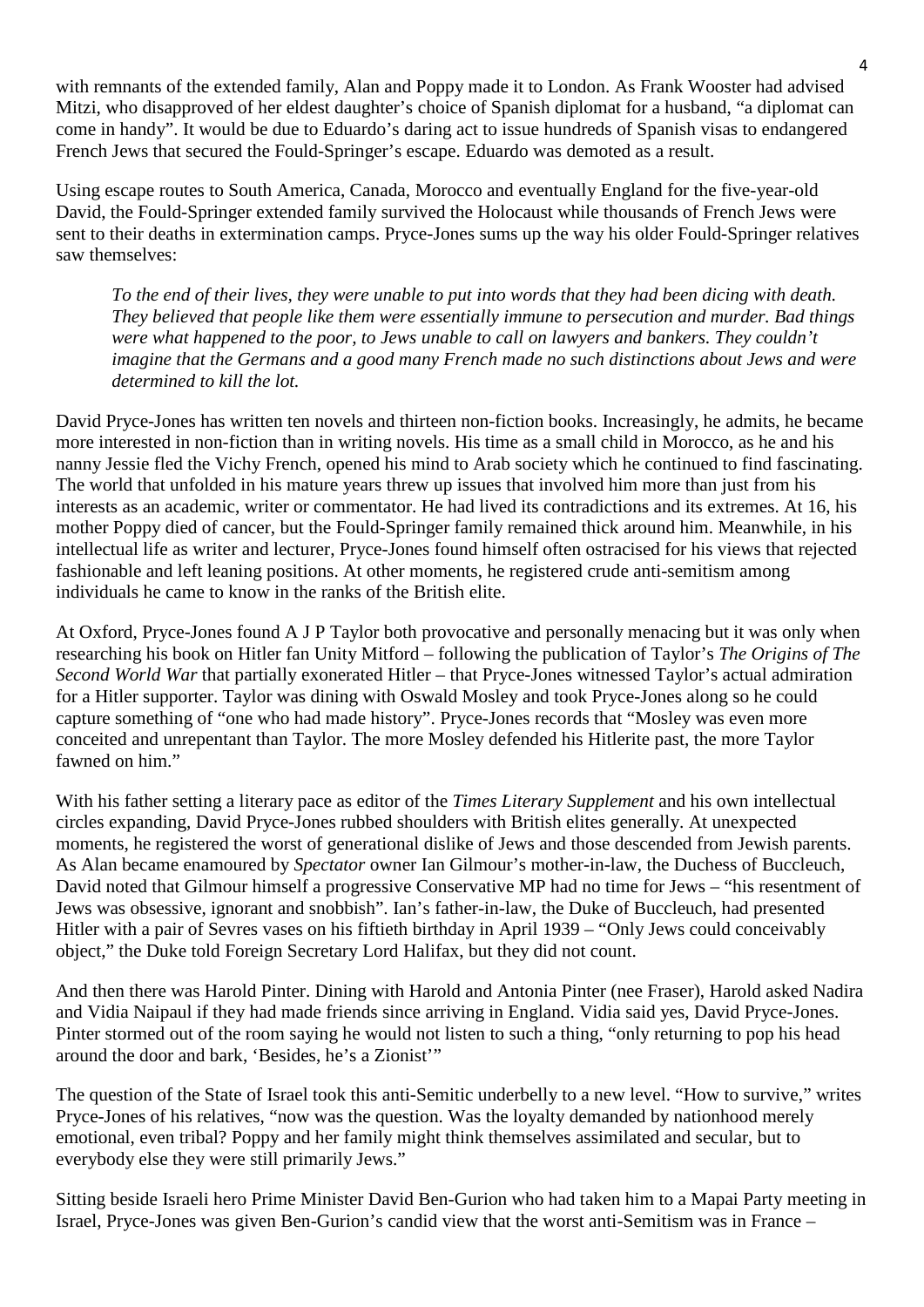"bigotry was endemic and the French incurable". Whatever the truth of Ben-Gurion's view, in David Pryce-Jones' *Paris in The Third Reich* the collaboration of the French with the Nazis, including the deportation of French Jews, is laid bare.

*Fault Lines* is a deep stream – from chance meetings with and personal insights on celebrities like Greta Garbo and many significant and not so significant others to a complex inspection of family ties in an age when many children grew up separated from parents for much of their childhood. But through this deep stream runs a dark, more overarching dye that has coloured the human condition for most of the past century. In searching for answers, David Pryce-Jones captures it in explaining his work *The Closed Circle:*

*My sense at the time [1989] was that the general public in the Muslim Middle East had expectations for a better future, one with justice instead of enforced obedience to a ruler without mercy.* The Closed Circle *posits that this must happen one day. Saddam Hussein's invasion of Kuwait, Ayatollah Ruhullah Khomeini's seizure of power, the assassination of Anwar Sadat, the whole grisly chain of bloody causes and even bloodier effects means that this time of justice is postponed until reason overcomes superannuated religious and social codes; that is to say indefinitely. Communists tried to destroy Jews; the Nazis then had their turn at it; and now that Arabs and Iranians are operating more or less freely they put themselves next in line for genocide, intent on killing off the Jewish movement of national liberation.*

As he puts it, what David Pryce-Jones seeks to do in *Fault Lines* and much of his writing is to examine "what makes people believe the extraordinary, irrational things they do believe and then act upon".

*Fault Lines* is a work of art set around a personal labyrinth that, in perfect pitch, explains the world most of us have lived with for most of a century.

**Anne Henderson is Deputy Director of The Sydney Institute and author of** *Menzies at War***, which was shortlisted for the 2015 Prime Minister's Award for Australian History**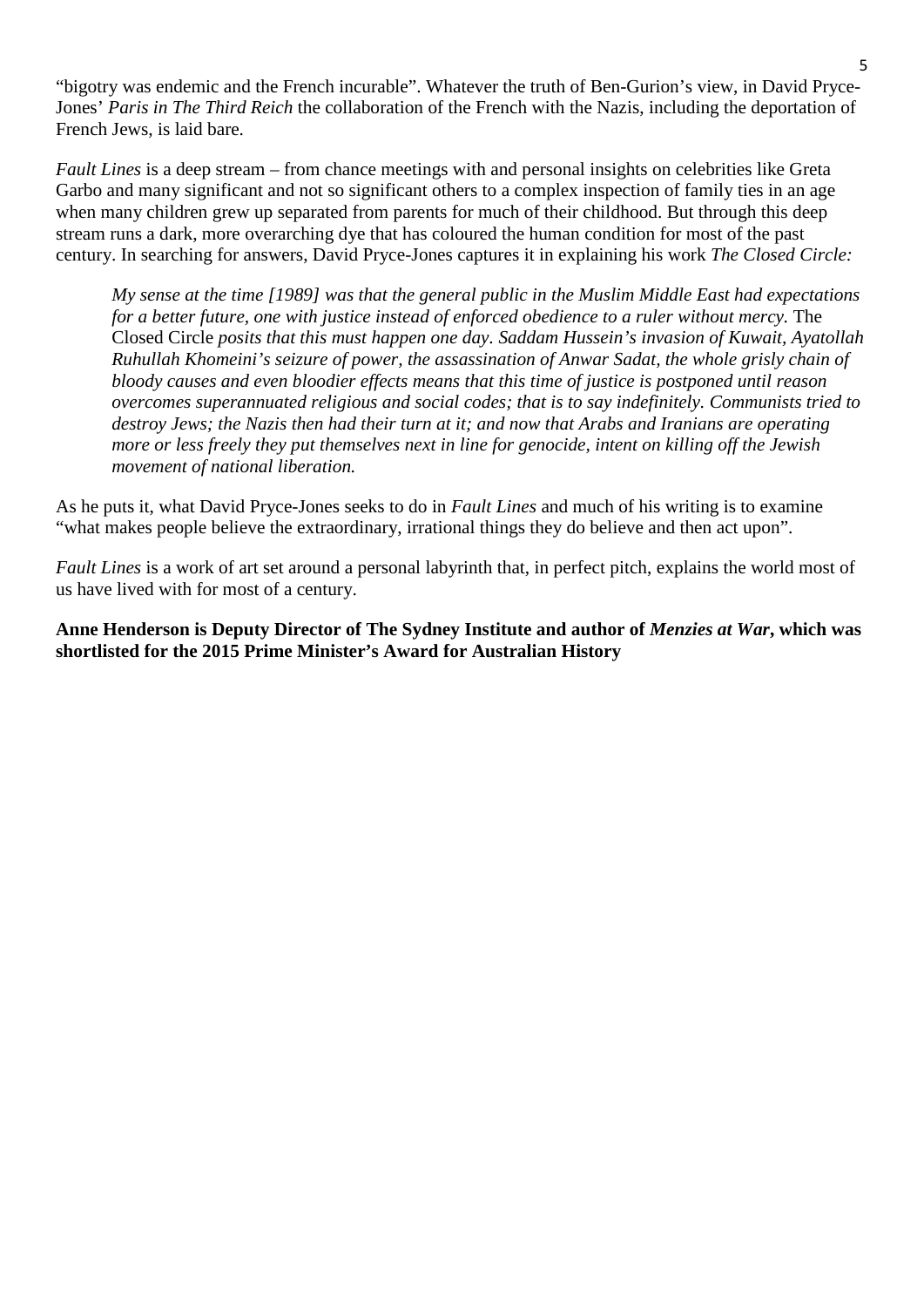*Eamon de Valera: A Will to Power* **By Ronan Fanning** Faber & Faber, 2015 ISBN 9780674660380 Rrp \$29.95

*The Seven: The Lives and Legacies of the Founding Fathers of the Irish Republic* **By Ruth Dudley Edwards** Oneworld Publications, 2016 ISBN 1780748655 Rrp £18.99 / US\$24.99

#### **Reviewed by Gerard Henderson**

Eamon de Valera (1882-1975) was the only leader of what Irish nationalists like to call the 1916 Easter Rising not to be executed by the British. The seven members of the self-appointed Provisional Government who signed the Proclamation of the Irish Republic were all shot in the execution yard at Kilmainham Gaol in May 1916. Namely, Thomas J. Clarke, Sean Mac Diarmada (who Gaelicised his name from John Joseph McDermott), Eamonn Ceannt, Patrick H. Pearse, Thomas MacDonagh, Joseph Plunkett and James Connolly. Another eight were shot at Kilmainham and Roger Casement was hanged at Pentonville Prison in August 1916. Clarke and his colleagues were buried in a mass grave at Arbour Hill Cemetery. Casement's body was returned to Ireland in 1965 and he is buried among the celebrity dead at Dublin's Glasnevin Cemetery.

All up, some 2000 Irish took part in the Easter Rising. Some 200,000 Irish served in uniform during what was called the Great War of 1914-1918. The former, some of whom aligned themselves with Germany, have been remembered through the (Irish) ages. While the latter, until recently, have been all but forgotten – as were the 50,000 Irish who fought with the Allies during the Second World War, at a time when Ireland was officially neutral.

In late April 1916, Clarke, Pearse and Connolly were by no means heroes. They had led a rebellion against Dublin Castle, the centre of British authority on the island of Ireland. The retaliation by British forces had seen many civilian deaths along with the destruction of large parts of Dublin, one of the most important cities in what was then the British Empire. Some of the rebels – including Ceannt and Constance Markievicz (nee Gore-Booth) killed Irish policemen.

By April 1966, however, there were few Irish who would query the wisdom of the Easter Rising. The execution of the 16 rebels half a century earlier had the unintended consequence of making heroes out of men and women who were little known in 1916 and who held no elected office. As Ruth Dudley Edwards points out, the Irish Jesuit Fr Frank Shaw S.J. wrote an article for the Jesuit journal *Studies* in 1966 regretting the fact that the Irish "who preferred to solve problems, if possible, by peaceful rather than violent means" and who criticised the "revolutionary ideas" of Clarke and his followers were regarded as "unpatriotic" and "unmanly". The *Studies'* editorial board did not have the courage to publish Fr Shaw's article until 1974, almost a decade after it was written.

Yet by April 2016 the revolutionary ideas of the 1916 rebels were being considered in wider context. For The Dead of 1916 did not simply involve those who fell in the rebellion against British rule along with those who were executed. As Edwards writes:

Pearse didn't think of killing for Ireland, but dying for it. The immediate casualties were 450 dead and 2,600 injured, of whom 116 were soldiers, 16 policemen and 242 civilians (of whom 28 children were from the slums). During the same week, more than 500 Irishmen were killed by a German gas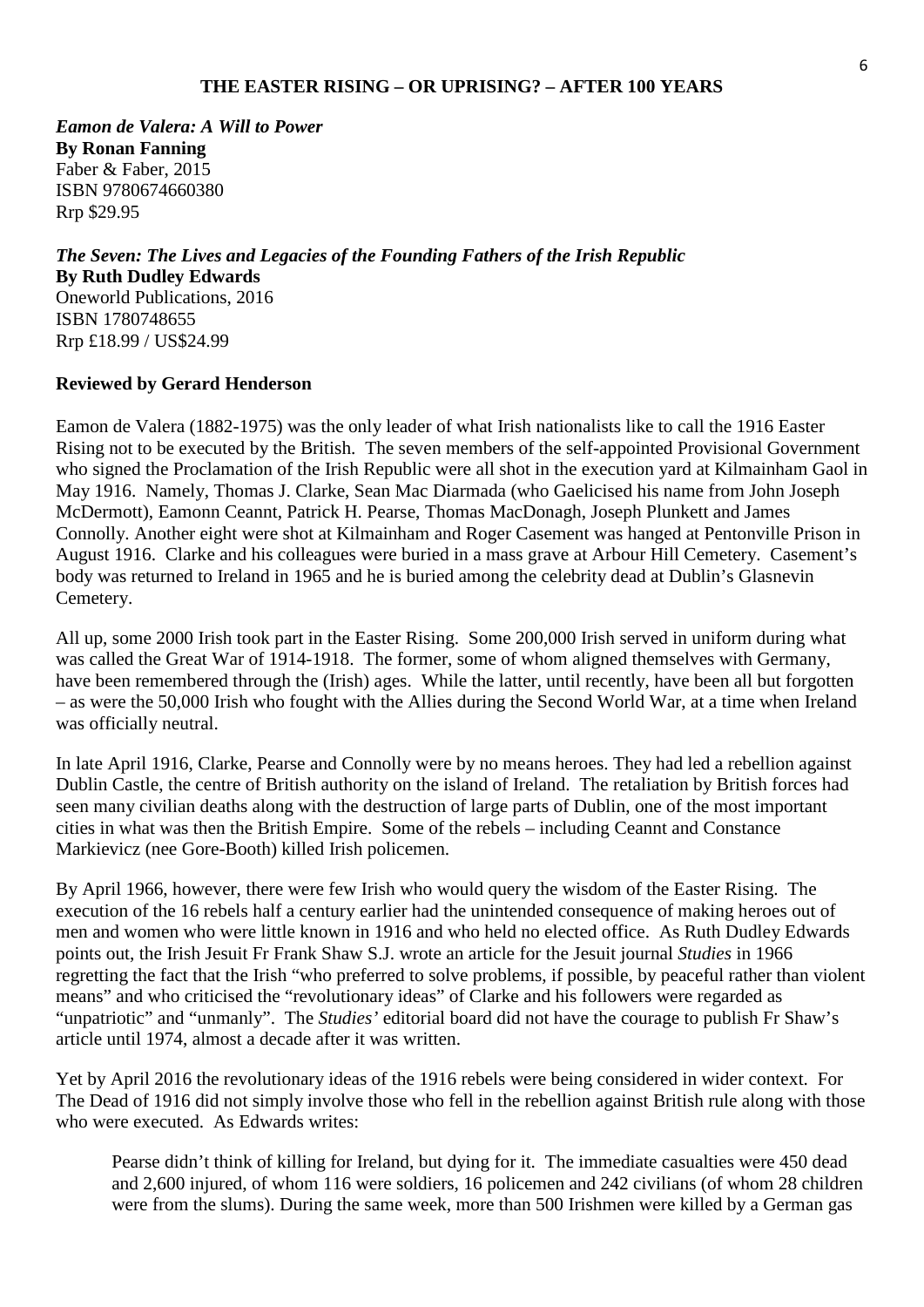attack on Irish lines. Only 76 rebels died…but…they would become the only deaths that mattered in the national narrative of martyrdom.

As Edwards documents, The Seven possessed an "absolute moral superiority" along with "an ambition to achieve some kind of immortality". Clarke was part of a long Irish tradition which embraced the political violence of Wolfe Tone (1763-98) and Roger Emmett (1778-1803) – both of whom were strong on rhetoric but weak on strategy and who encouraged the young to tread the same futile path. It was Clarke and his Irish Republican Brotherhood (which grew out of the Fenian movement) who was the driver of the Easter Rising. Clarke had served 15 years in a British prison for terrorist bombings in Britain in the late 19<sup>th</sup> Century.

Clarke always wanted control, not status. Since he faced a return to prison if found to be involved in further acts of rebellion, he operated through Mac Diarmada. Clarke was a Protestant, Mac Diarmada a Catholic. Crippled with polio at the age of 26, he had considerable courage – as did Clarke who managed to stay sane in spite of spending most of his prison time in solitary confinement.

Ceannt, a Catholic, worked as an accountancy clerk. He is the least well-remembered of The Seven. Pearse is perhaps the best known of the Irish rebels of 1916. He was the subject of Edwards' 1977 biography *Patrick Pearse: The Triumph of Failure.* Edwards presents evidence to suggest that Pearse was a sublimated pederast. A shy person by nature, he never took advice from anyone. Pearse was a Catholic and a poet.

So was Joseph Plunkett, a TB sufferer who was friend of Pearse and MacDonagh. MacDonagh wrote plays and books. Like Pearse, MacDonagh was into blood sacrifice – unlike Pearse, he had a degree of selfdeprecation. James Connolly was an atheist and a socialist who was a failure at business and completely uncompromising. As Connolly went about his revolutionary tasks, Mrs Connolly took to begging to feed their children. Ceannt and Connolly were the only two of The Seven with military experience. But both had hopeless judgement – believing that the British would not use artillery against the rebels, who had taken over the General Post Office and other key positions in Dublin, because British capitalists would not destroy property. Much of Dublin was razed during the uprising.

None of The Seven believed that the Easter Rising would overturn British rule in Ireland. In the end, they embraced Pearse's view that "bloodshed is a cleansing and sanctifying thing". All rejected the path to independence (i.e. Home Rule) which Irish nationalists were on in the early 20<sup>th</sup> Century but which had been suspended following the outbreak of the Great War. The post-mortem triumph of The Seven led to the demise of John Redmond's Irish Parliamentary Party.

The execution of The Seven, all of whom died bravely, left de Valera as the most senior surviving member of the Easter Rising rebels. De Valera immediately assumed command of the nationalists but was voluntarily in the United States during much of the War of Independence (or Anglo-Irish War) against the British, which commenced in January 1919 and ended in July 1921 with the truce that led to the signing of the Anglo-Irish Treaty of December 1921. Michael Collins was the leader of the rebels at the time – who were referred to as the Irish Volunteers and/or Irish Republican Army.

Ronan Fanning, whose father knew but did not much like de Valera, is fair to the man the Irish called The Long Fellow (on account of his height). However, he is critical of de Valera's refusal to go to London to negotiate the Treaty or even to involve himself with the signatories (who included Collins) during the negotiations. As Fanning recognises, de Valera's "cardinal sin" was his rejection of The Treaty and his consequent culpability for the Irish Civil War – when anti-Treaty forces went to war with the democratically elected government of the Irish Free State.

Collins died during this conflict between the Irish. The Irish Civil War was fought between the Provisional Government (which became the Irish Free State) and Irregulars (the Irish Republican Army). It ran between June 1922 and May 1923. There were about a thousand fatalities – 77 of whom were executed by the Free State government.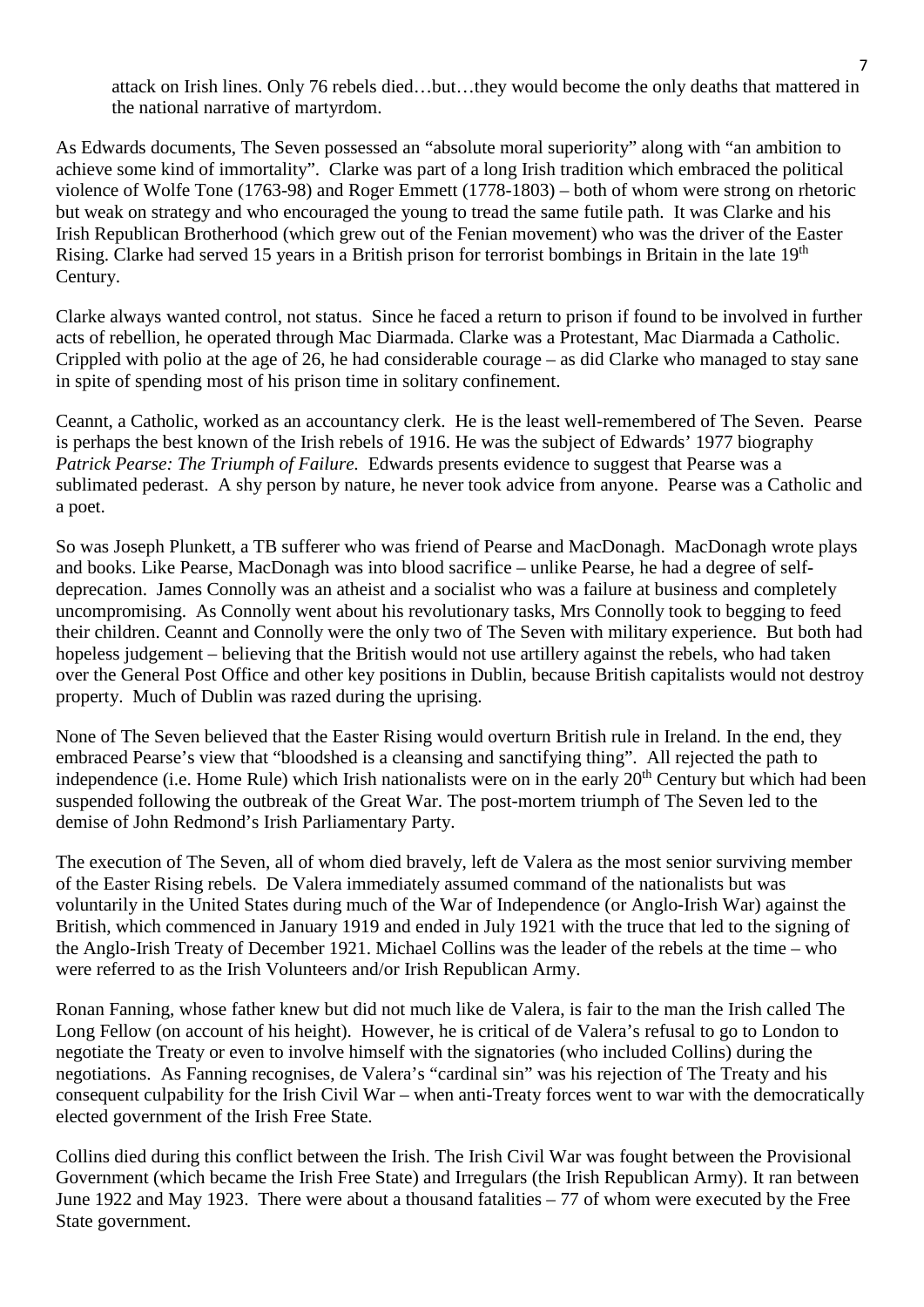Like so many of the 1916 rebels, de Valera was possessed of a dogmatic authoritarian nature and believed in the cleansing power of blood sacrifice. He claimed to know what the Irish people thought by examining their own heart and once declared: "The people had no right to do wrong". He also declared at Thurles, during the Civil War, that it might be necessary for his supporters "to wade through Irish blood, through the blood of the soldiers of the Irish [Free State] government and through, perhaps, the blood of some of the members of the [Free State] government in order to get Irish freedom". De Valera was jailed by the Free State government for a year, following the end of the Irish Civil War.

Following his release from prison, de Valera gradually embraced democratic politics and was involved in the formation of the Fianna Fail party. He became prime minister of Ireland after the 1932 election, with the support of the Labour Party. As prime minister, de Valera acted decisively against the rebels of the Irish Republican Army, his erstwhile comrades in arms. He had little interest in economics and finally left Irish politics in 1959, much as he had found it decades previously.

In 1933, de Valera declared that the "the Irish genius has always stressed spiritual and intellectual values rather than material values". A decade later, in a St Patrick's Day address, he described his ideal Ireland as consisting "of a people who were satisfied with frugal comfort and devoted their leisure to things of the spirit". This de Valera depicted as "the home of people living the life that God desires that man should live". It is not at all clear that the good people of Ireland shared The Long Fellow's utopianism. Many voted with their feet and emigrated to Britain, and beyond, to experience some of the material values denied to them in de Valera's utopia.

When he believed it necessary, de Valera was willing to stand up to the Catholic Church. However, this only occurred with respect to the Church's attitude towards matters relating to the Irish Republic. As Connor Cruise O'Brien has written, "on issues like divorce, contraception, obscene literature, there was no question of standing up to the Church because Mr de Valera – a Catholic, in the traditional sense from rural Ireland – agreed with the Church on such matters".

The Australian Catholic political activist B.A. Santamaria never visited Ireland and showed no interest in de Valera. However, his attitude to politics was similar to that of The Long Fellow. Santamaria clashed with some members of the Catholic Hierarchy on politics but, before the Second Vatican Council, readily followed the teachings of the Church on faith and morals. Santamaria's only disputes with the Hierarchy on faith and morals occurred when he believed that the Church was becoming too liberal by watering down some traditional teachings.

Santamaria was close to the Irish born Daniel Mannix, the Catholic Archbishop of Melbourne between 1917 and 1963. Mannix was a long-time supporter of de Valera and hosted him at Mannix's residence in *Raheen* in Melbourne when – at the invitation of the Catholic Archbishop of Melbourne – he visited Australia in 1948. Mannix makes a brief, albeit important, appearance in Fanning's biography.

Fanning describes Daniel Mannix as "arguably the most important" of de Valera's allies in the Catholic Church "because he was the most high ranking in the clerical corridors of power". According to Fanning, at a meeting in 1925 in Rome, Mannix advised de Valera that he should accept the status quo and seek election to the Free State government so that he could participate in the political development of Ireland.

Also, Mannix and Monsignor John Hagan (rector of the Irish College in Rome) prepared a document advising how de Valera could enter the Dail (i.e. the Irish parliament) consistent with his political and religious beliefs. At the time, Sinn Fein (the party to which de Valera then belonged) had an abstentions policy with respect to the Dail in that its members refused to enter the Dail since all Irish parliamentarians at the time were required to make an oath of allegiance to the King.

In time, de Valera accepted the line of advice provided by Mannix and Hagan and found a way to rationalise his decision to take the necessary oath of allegiance in 1927 and lead his party back into the Dail.

What's fresh about Fanning's book is that he documents that the British did not really want to retain its ports which were handed over to the Irish government at the time that the 26 counties of Ireland became fully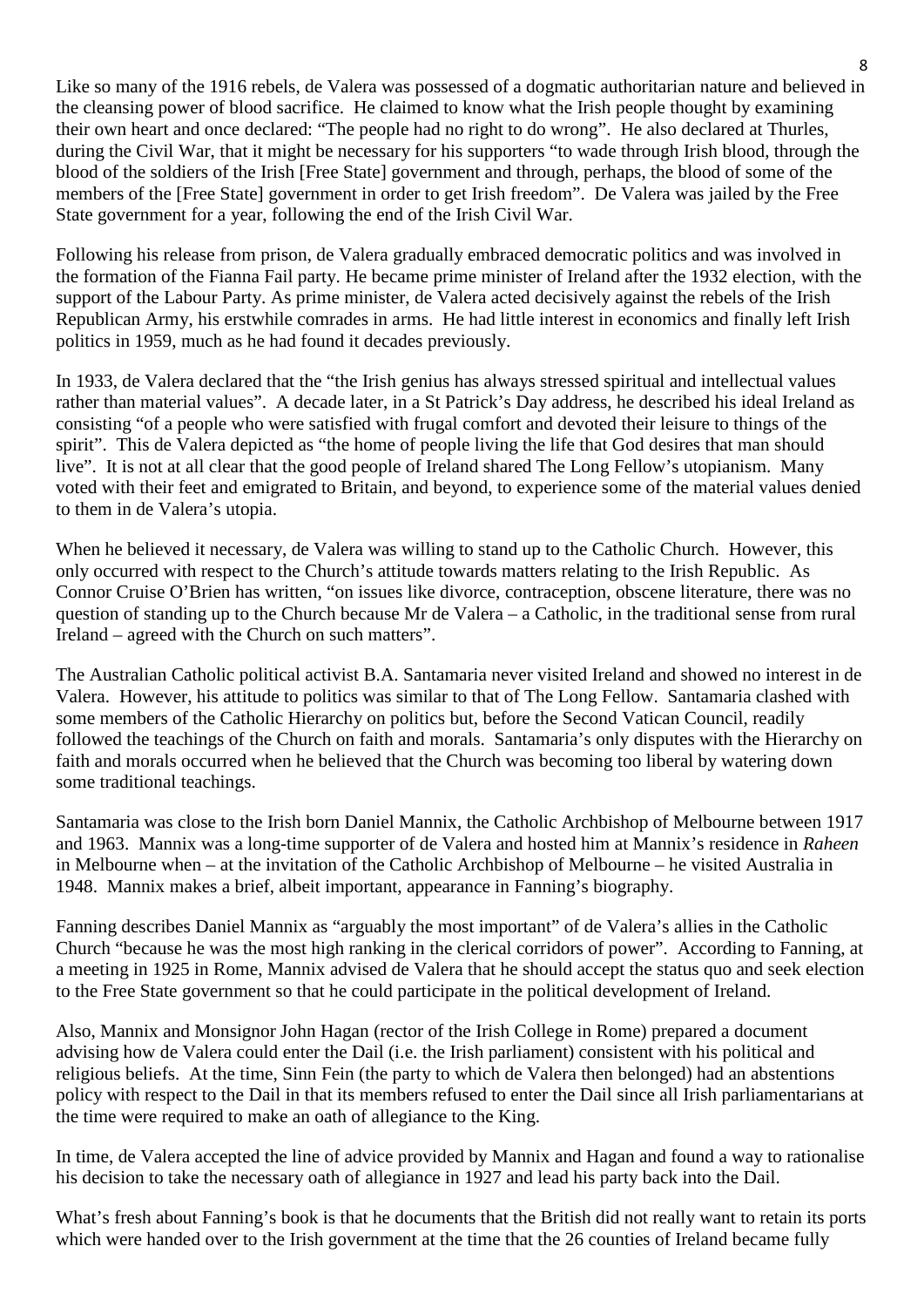independent (during de Valera's prime ministership) in 1938. The six counties in Ulster remained – and remain – part of the United Kingdom. For his part, de Valera agreed never to allow the use of Ireland as a base from which another nation could attack Britain. In fact, de Valera's government gave secret support to the Allies during the Second World War – despite its leader's indiscretion in expressing condolences to Germany in April 1945 on the death of Adolf Hitler.

What's fresh about Edwards' book is her support for the democratic tradition in Irish politics which coexisted with the revolutionary tradition but which has enjoyed little support among the men and women who created the nationalist myths – principally by means of false history, poetry and song.

Ruth Dudley Edwards was born in Dublin and attended Catholic schools. As she describes life as a child in Dublin in the 1950s:

Occasionally, Grandmother would arrive home in late afternoon and announce portentously: "I have had tea with Mrs Tom Clarke and she says the Pearses think they own 1916". I did not really follow what this was about - it would take a while for me to grasp that men I had been told were heroes and martyrs were not mythical beings but real people with living relatives who were not always in harmony.

In my primary school, where teaching was through Irish and the ethos was intensely patriotic, there were reverential references to *Éiri Amach na Cásca* (the uprising at Easter) or *Aiséiri na Cásca* (literally, the resurrection at Easter) as the heroic climax of 800 years of nationalist struggle. We were told that afterwards there was a war of independence against the British, which we won. History seemingly came to an end in 1921.

We were told nothing at school about the casualties of 1916 or the subsequent war: the dead who mattered were those executed by the British, particularly Patrick Pearse. Nor were we told about the bitter civil war following the Anglo-Irish treaty, or the seventy-seven men executed by Free State forces. And if Northern Ireland was ever mentioned, it was as a bit of Ireland that was ours, and we would get it back some day. No one ever seemed to go there or know anything about it.

Edwards has focused on the Irish men who voluntarily supported the Allies (including Australia) between 1914 and 1918. Like Australia, there was no conscription for overseas service in Ireland during the Great War – those who successfully fought the aggression of Imperial Germany in both nations during the Great War did so voluntarily.

Tim Pat Coogan's *Michael Collins: A Biography*, published in 1991, did much to restore the reputation of the man who, unlike de Valera, took the responsibility of attending the Treaty negotiations in London and did his duty in securing the best possible deal for the Irish nationalist cause.

A strength of Edwards' book is that she focuses on Bulmer Hobson, who has been virtually written out of Irish history. Hobson, a Quaker and a member of the IRB, warned of the extreme danger in mounting an uprising against British rule during the time of the Great War – especially since the weapons expected from Germany had not arrived. Hobson declared that "no man had a right to risk the fortunes of a country in order to create for himself a niche in history". This was a critique of The Seven and their supporters – in particular Clarke and Pearse.

On Good Friday 1916, Hobson – along with Eoin MacNeill and J. J. O'Connell – drafted a countermand of all Pearse's orders concerning the planned uprising. Hobson was kidnapped by the IRB and not released until Monday evening – after the insurrection had commenced. Thereafter, as Edwards writes, "he would be shunned and airbrushed out of the nationalist narrative". But Hobson was correct – as was Casement who advised against the Easter Rising since he believed it could not succeed.

Hobson was devoted to what the German sociologist Max Weber termed an ethic of responsibility. The likes of Clarke and Pearse were committed to an ethic of ultimate ends. The evidence suggest that what was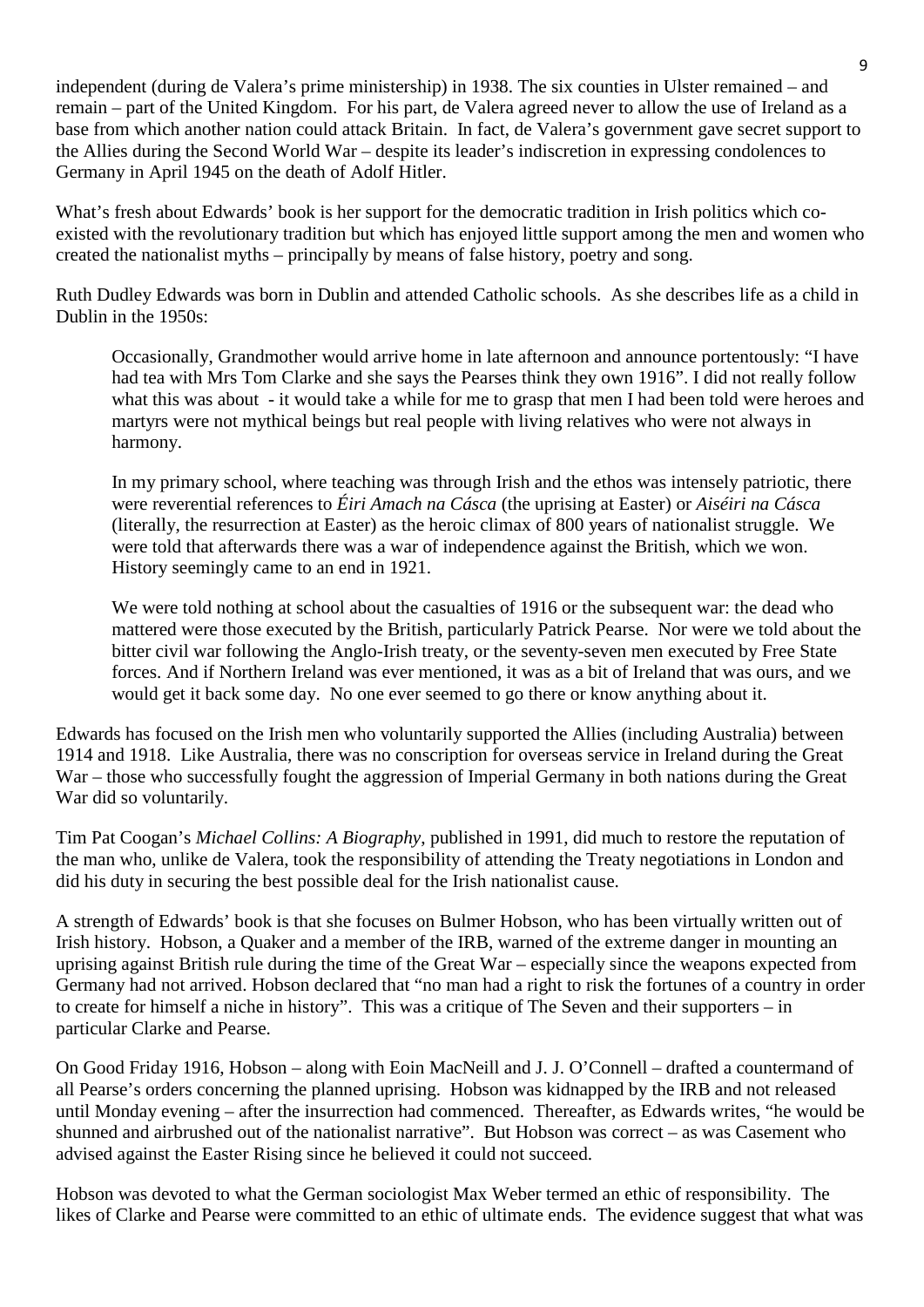achieved at the time of the 1921 Anglo-Irish treaty could have been attained without the violence of Easter 1916 – in other words, the ethic of responsibility would have done.

Ruth Dudley Edwards and Ronan Fanning – along with the likes of Tim Pat Coogan, Owen Dudley Edwards, Roy Foster, Connor Cruise O'Brien and Charles Townshend – have done much to challenge the Irish nationalist mythology which grew out of, and thrived upon, the Easter Rising. Their approaches, however, are different.

To Edwards, "the main result of violence from 1916 was to exacerbate tribal hatred on the island and leave it with two confessional and mutually hostile bourgeois states with many tens of thousands of refugees, isolationism, poverty, bigotry and philistinism". She states that Irish democracy survived "because first the Free State and then de Valera's Fianna Fail suppressed the irreconcilables [i.e. the IRA]".

To Fanning, de Valera achieved "greatness" due to his conduct of Irish foreign policy. He maintains that "without Eamon de Valera Ireland would never have achieved independence so quickly and certainly would not have achieved it before the Second World War, the only international crisis that has so far threatened to overwhelm the independence of the state".

Yet Fanning acknowledges that the great catastrophe in de Valera's life turns "on the six years between the truce of July 1921 and his leading his republican followers back into the Dail in 1927". Fanning regards as "incontrovertible" the change of de Valera's critics that his cardinal sin was his rejection of the Treaty and his consequent culpability for the Civil War. It remains to be seen whether the centenary of the Irish Civil War will be remembered in 2022.

#### **Gerard Henderson is the author of** *Santamaria – A Most Unusual Man* **(MUP 2015)**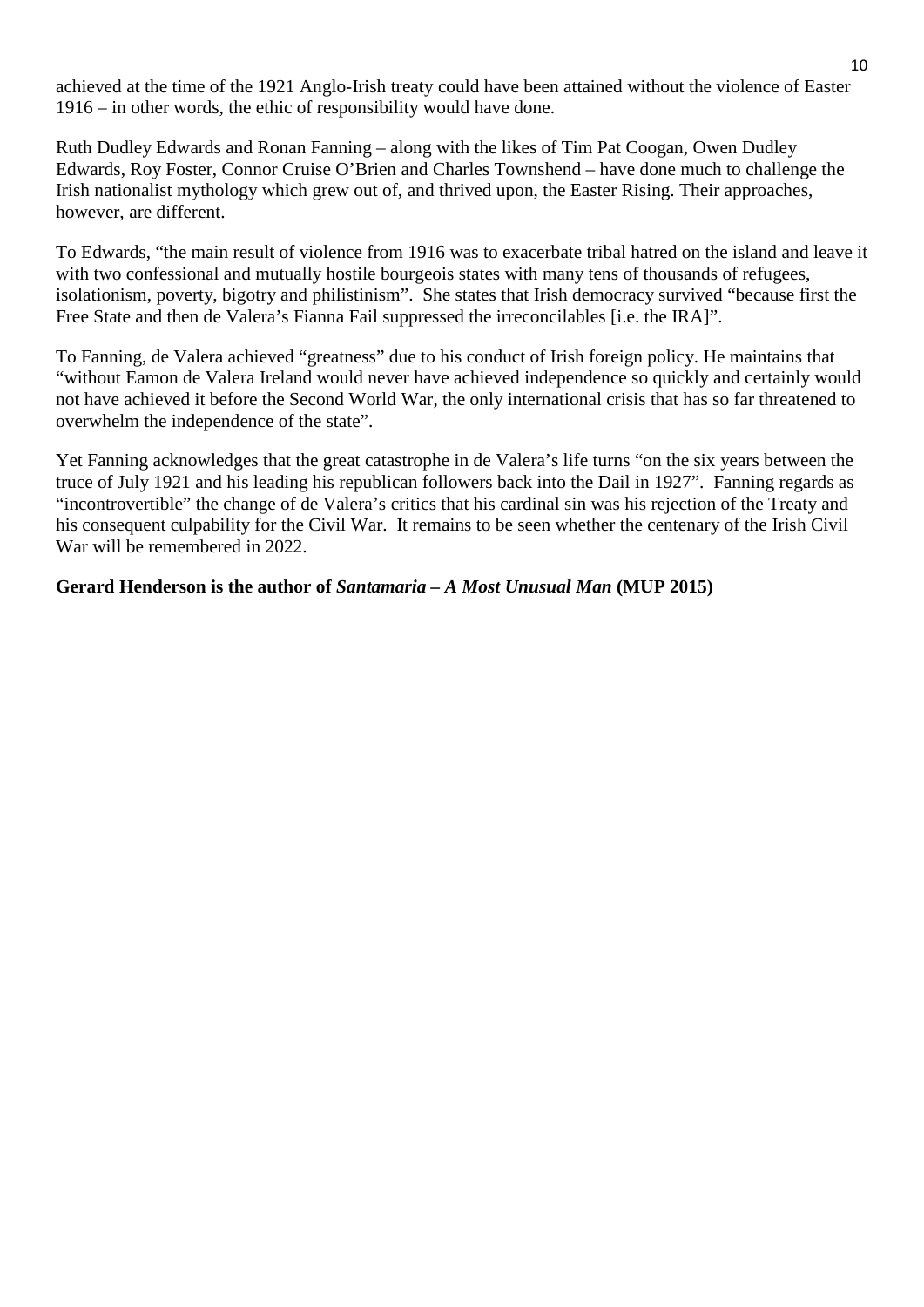#### **BEHIND THE HEADLINES – WITH RUPERT MURDOCH'S MAN ABOUT TOWN**

*Making Headlines*  **By Chris Mitchell** Melbourne University Press 2016 ISBN: (Paperback) 9780522870701 ISBN: (E-Book)9780522870718 RRP: \$32.99 pb

#### **Reviewed by Ross Fitzgerald**

For years from the mid-1990s onwards I wrote a regular column for Chris Mitchell when he ran Brisbane's *Courier-Mail* and then, from July 2002, when he was editor-in-chief of *The Australian*. This was the case until he retired from his extremely demanding editorial position in December 2015.

My experience is that Mitchell genuinely believes in freedom of speech and in the free play of ideas. Indeed, I can't remember a single instance when he tried to prevent or influence me to stop or change my column, which ran every second Saturday in *The Weekend Australian*, even though what I wrote may have been diametrically opposed to his paper's editorial stance or policy. This included my writing a series of articles defending protectionism, not just in relation to safeguarding our nation from pests introduced from overseas. but also for Australia keeping some forms of economic protection in the manner of tariffs.

But memory's a funny thing. In his tell-all, highly revelatory and often hugely indiscrete memoir, *Making Headlines,* Mitchell writes: "Then opposition leader Tony Abbott mocked prime minister Gillard's figure in front of fellow dinner guests, journalists Greg Sheridan and Ross Fitzgerald." Mitchell continues: "Tony even stood up in the middle of dessert to ape Julia Gillard's walk for us all in the middle of a discussion about Germaine Greer's *Q&A* critique of the Gillard derriere."

The truth is that, although my wife Lyndal Moor and I were definitely present at this dinner, I have no recall of this happening . But perhaps I'd briefly left the dinner table. But Lyndal has no memory of this either.

However, I do clearly remember a late December dinner at Kirribilli House, hosted by Tony and Margie Abbott, at which the prime minister asked those present, including Anne and Gerard Henderson who had recently returned from England, for frank advice about what he needed to do to improve his government. Mitchell is correct in stating that, as is often the case, my response was direct and unambiguous. The longterm editor in chief puts it thus: "Ross answered first - with his customary blunt honesty: 'Get rid of Peta Credlin."

I then explained that, as prime minister, Abbott needed a few friends who would speak to him freely, unmediated from Credlin's interposition and interventions. As Mitchell and his wife Cathy, as well as Lyndal, agreed the lack of frank and fearless advice was a major factor in how and why a man who had been so in touch with the electorate in opposition could have become so out of touch so quickly.

However, my impression is that the Hendersons remember their comments that evening somewhat differently from those quoted in the book.

As well as canvassing his close contacts and dealings with past prime ministers, editors and media CEOs, there are a number of purely personal revelations in 'Making Headlines'. For example, while I had known that Chris Mitchell had been brought up by his widowed mother who had left Germany in 1954, I had no idea that, in 1964, just after his eighth birthday, Chris had actually witnessed his father drown in the Hawkesbury river, north of Sydney.

Of all the prime minsters with whom he had dealings, Mitchell is particularly revealing about fellow Queenslander and erstwhile friend Kevin Rudd whom, to Mitchell's later regret, he persuaded Rupert Murdoch to let *The Australian* back for PM in the final election editorial of the 2007 campaign. Although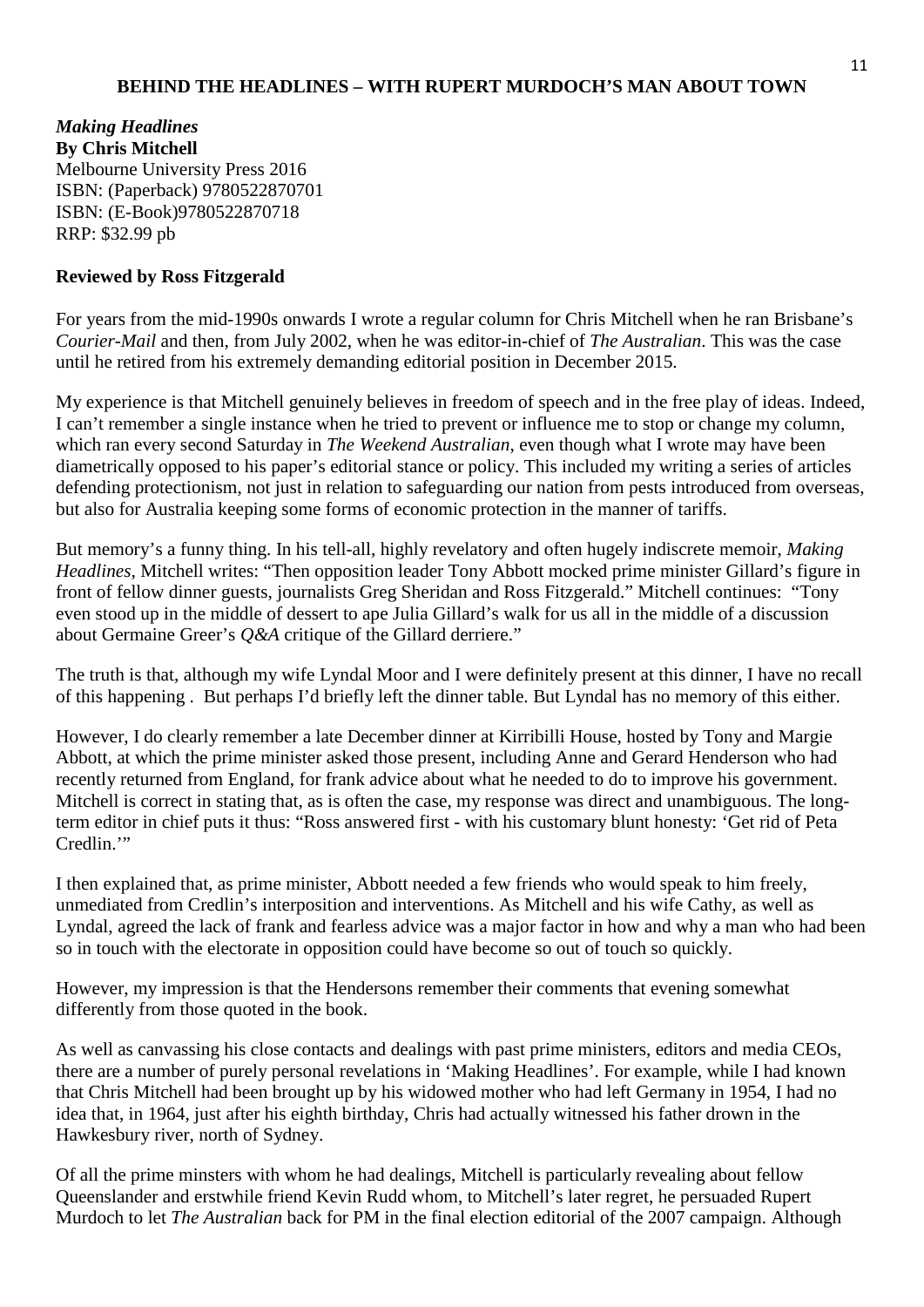Rudd is nominally still the godfather of his son Riley, Mitchell as with many others had a massive and terminal falling out with arguably Australia's most narcissistic political leader.

Mitchell also writes in intimate detail about the flawed prime ministership of Tony Abbott who, to his credit, Mitchell still regards as a deeply decent person.

After he moved back to *The Australian* in mid 2002 to become its editor-in-chief, Mitchell had decided to focus on indigenous affairs. This involved the first-rate investigative work of ex-*Courier-Mail* reporter Tony Koch, as well as that of leading Aboriginal spokesman and activist Noel Pearson and brilliant writer and researcher Nicolas Rothwell who uncovered and brought to unflinching public gaze endemic alcohol and other substance abuse and widespread sexual assaults on indigenous children often at the hands of older Aboriginies.

And the coverage was not universally focused on the negative. Our leading national newspaper also brought to public attention many stories of Aboriginal success, including reporting hundreds of illuminating tales of young indigenous people succeeding in school and tertiary education.

In doing so, *The Australian* inquired: "Why should the brightest white kids get scholarships to private schools but not the brightest Aboriginal kids?" And while symbolic measures - including constitutional recognition of our first peoples - might have their place, the paper editorialised that it is surely far more important that black Australia wins a fairer economic deal from modern society. As Mitchell writes, "It was an unusual debate to be led by a capital city broadsheet on the centre right of politics."

In a key chapter entitled "Rupert, My Boss", Mitchell confides that on federal election night, 21 August 2010, he and his wife to be Cathy Rushton were invited to a party in Sydney's trendy East Balmain. The guests were overwhelmingly Labor Left or Greens voters who regarded Abbott as a demon and who resented Cathy's intimate relationship with a Murdoch editor.

On top of this, if they hadn't known already, they became aware that Abbott and Chris were friends and that Cathy had liked him since their time at Sydney University. Things got worse when Cathy blurted out: "I don't know why you all vote Green. Chris says the Greens want to introduce death taxes." The frigid atmosphere became even chillier when Cathy expressed pleasure that, after having defeated John Howard in Bennelong in 2007, Maxine McKew looked likely to become, as proved to be the case, a one-term MP.

Moreover, almost all of the audience, largely comprised of what Mitchell describes as "a band of progressive, wealthy lawyers and media types", were extremely hostile to Abbott and to anyone who worked for Rupert Murdoch who that night, while the party was in full swing, regularly rang Mitchell from New York to keep in touch with an election that the Opposition leader nearly won.

Unsurprisingly, things were never the same again with that group. This was despite the fact that a number of those present at the 2010 election night party had been friends with Cathy and her children for almost four decades.

This very much mirrors my own experience after I wrote a series of articles for *The Weekend Australian* in which I expressed some considered support for Abbott and talked up his chances of being elected PM. As a result, a number of long-time friends, and academic colleagues, crossed me off their Christmas mailing list and have never been in contact with Lyndal or me again!

As Mitchell so aptly puts it in Chapter Six of his compelling and controversial expose of Australian politics and culture: "They are not a tolerant tribe, the modern Left. "

*Professor Fitzgerald, a columnist with The Australian, most recently co-authored the political/sexual satire Going Out Backwards: A Grafton Everest Adventure. Professor Fitzgerald is currently researching and co-authoring, A Dozen Soviet Spies Down Under?*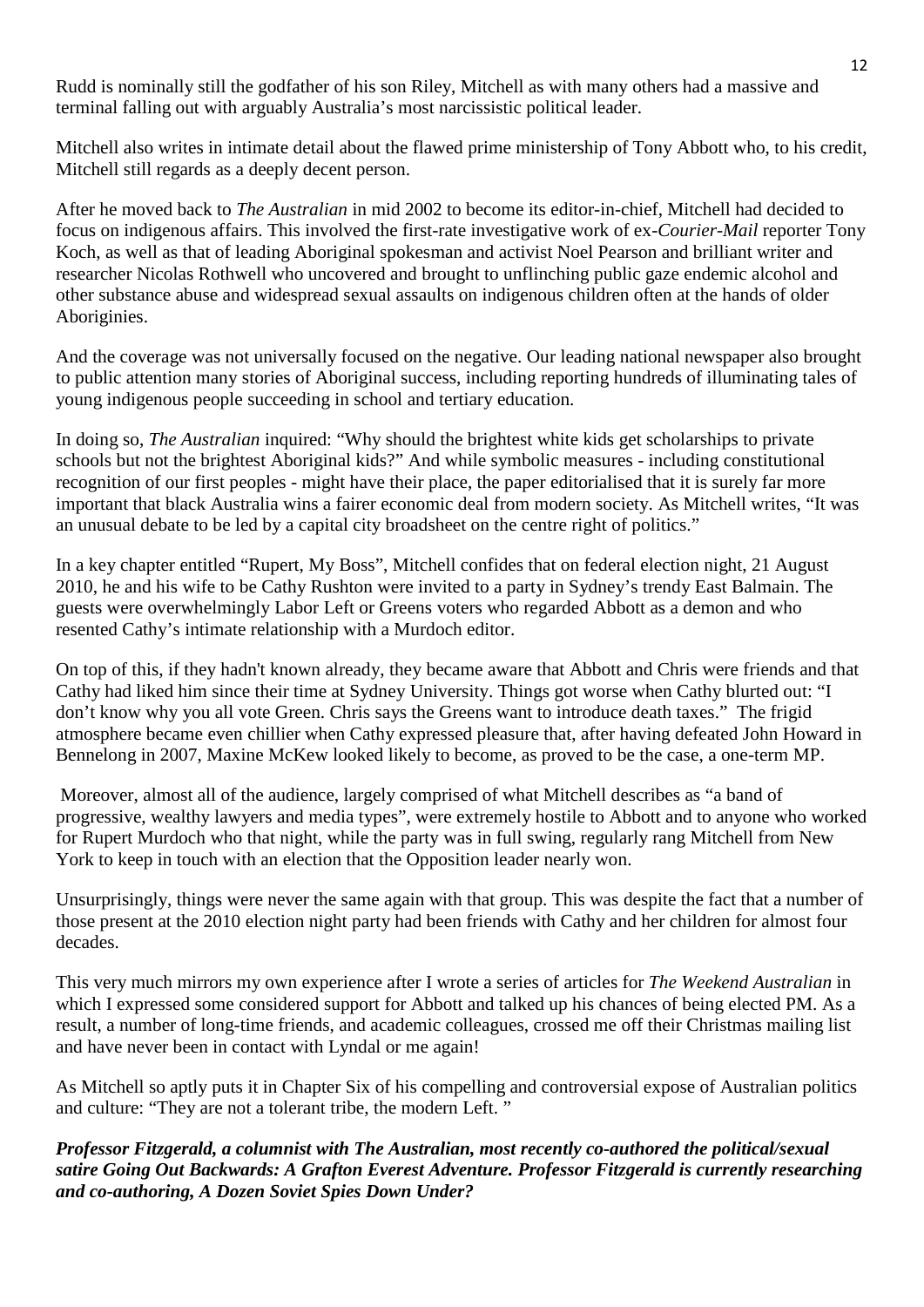#### **THE PSYCHIATRIST AS POET**

*White-out: selected published poems 1986-201*

#### **By Saxby Pridmore**

Lacuna, 2016 A\$20.53 (Book Depository price, free worldwide delivery)

#### **Reviewed by Geoffrey Lehmann**

Saxby Pridmore is a Professor of Psychiatry at the University of Tasmania and the author of text books and many academic papers. I know of only one other Australian poet who is a psychiatrist and that is Craig Powell. Powell was born in the same year as I was, 1940. Judging from references in his poems Saxby Pridmore was born about a decade later. He has a poem "1965", where he says this was "my first year down" in Brisbane/ From the bush".

It is not unusual for medical practitioners to become writers. William Carlos Williams, one of the greatest American poets wrote poetry and practised medicine for more than 50 years. Peter Goldsworthy, one of our best poets and a fine novelist, has had a dual career as a medical doctor and writer. Somerset Maugham and Conan Doyle are well known English examples, and two of the very greatest Russian writers, Anton Chekhov and Mikhail Bulgakov, were doctors.

I subscribe to the Poetry Foundation's free poem a day internet service. As the Poetry Foundation is based in Chicago, the poems sent out are usually by Americans. Something I do when I click on the emailed poem is go to the poet's biography. Many of the recent poets are graduates of creative writing schools, and are themselves teaching creative writing or professionally engaged in literature as academics. I find this depressing. Where do their poems come from if their only life is poetry?

This is not a problem for Pridmore. His poems emerge from his many other lives as father, son, husband, psychiatrist and observer of life. Many "selected poems" are presented in their order of composition (or the reverse). Pridmore has not done that here, although he has alerted to reader to the date of first publication and the name of the periodical.

The 194 poems are arranged thematically and the book broadly starts with poems about family life, then has some graphic pieces drawn from his experience as a psychiatrist – several of his academic articles are about suicide – and finishes with more general poems. There is only an occasional reference to poetry.

Avoiding the order of composition approach was a good decision. Stylistically the poems are all cut from the same species of timber. The earliest poem was first published in 1986 and I cannot detect any great change in style since then. Pridmore's style seems to leap like Athena fully armed and formed from the brain of Zeus, which may be appropriate for a psychiatrist poet.

I may be wrong, but I have the impression that Pridmore decided to become a poet perhaps in his midthirties, and did not undergo the painful apprenticeship of the teenage poet who writes hundreds of awful poems, with a handful of sparklers, gradually finding her or his way (more often "her" now, than "his") towards a personal and idiosyncratic style that reflects the styles of predecessors and grows beyond them. (Many of course don't get there!)

The poems of poets who undergo this traditional apprenticeship in effect tell the reader: "Here I am, and this is how I am new and different." The American poet Mark O'Brien spent almost all of his life in an iron lung. He begins one of his extraordinary poems:

I scream

The body electric,

This yellow, metal, pulsing cylinder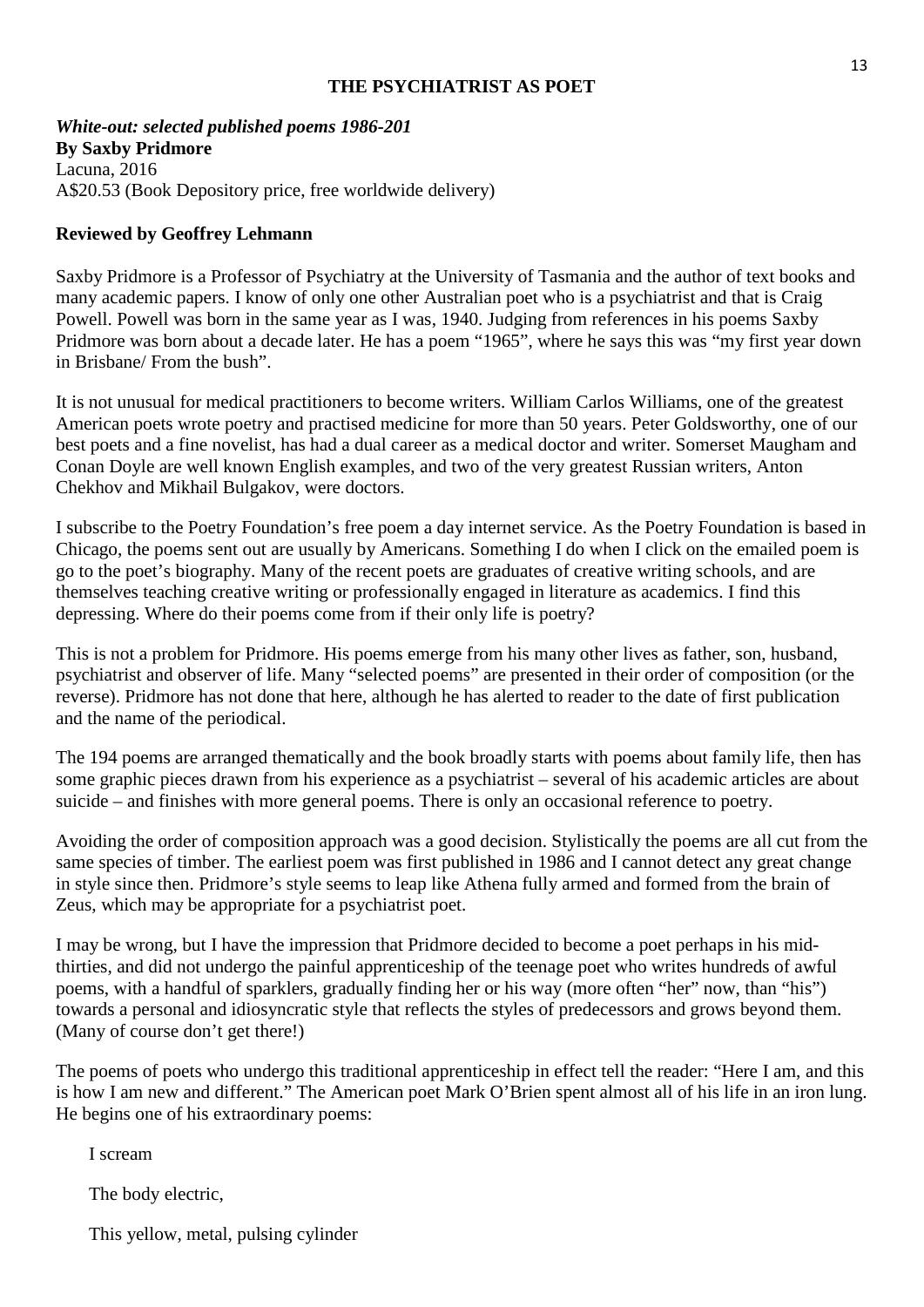Whooshing all day, all night

In its repetitive dumb mechanical rhythm.

O'Brien's two opening lines refer to a famous line of Whitman's: "I sing the body electric", which in turn refers to Virgil's famous "Arms and the man I sing".

Committing himself to poetry in mid-life without a great deal of literary baggage Pridmore's poetry lacks this type of resonance. His poetry belongs very much to the here and now, and that is a strength as well as a limitation. In his very best poems he is able to write succinctly and sculpturally. Here is an example:

*Shelling* A cockle, halves locking as a carapace, is washed up. A child walking, finding this sarcophagus, picks it up. The acquisition of armour

by innocents, is growing up.

This is an almost perfect poem. (I'm inserting the humanities marker's "almost". You cannot get 100 out of 100 in the humanities, that is only for mathematicians.) I correct myself. It is a perfect poem.

The title reverses expectations. My mother used to "shell the peas", but here "shelling" refers to putting on a shell. The three verses fit together like the halves of the cockle shell, as first verse ends with a "washed up", the next ends with "picks it up", and the last verse ends with "growing up". The poem reflects what is happening to the child. The reader's horizon expands from shell, to child, to a tightly phrased aphorism that is a surprise ending. No word is wasted. Marvellous!

Another very good poem is this:

| Harrington Richardson         |
|-------------------------------|
| Thunder from his gun          |
| Sent a leaping hare           |
| Spinning in the air.          |
| He broke it. Smoke wisp with  |
| The sting of fire-crackers    |
| And lob-bobbed a new load in. |
| There was no knife.           |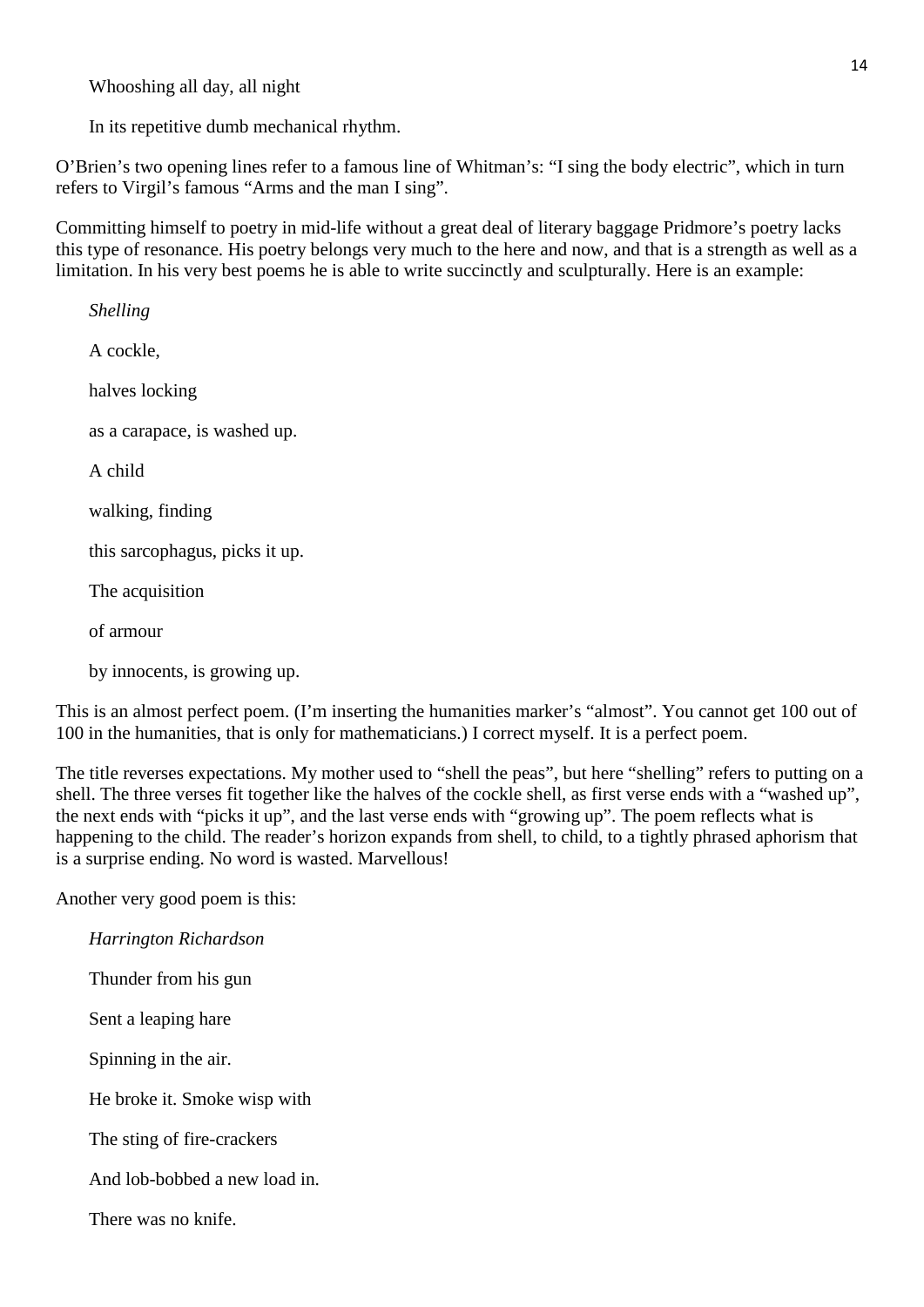Sandpaper fingers

Ripped the skin and belly open.

Holding the head and back legs

A single wobble-board flick sent

The guts into the grass.

He pushed one ear up inside his belt

And knotted them on top.

Now there was one each side.

He had them facing out, so

His trousers wouldn't get grubby.

He was your grandfather.

In this case the humanity marker's "almost" in front of "perfect" may be appropriate. The second verse is a bit obscure. "He broke it" I think refers to the gunshot breaking the hare, not the grandfather. The third line of this verse is a bit wilful. But the remaining four verses (as well as the first verse) are very, very good. The portrait of the grandfather with two hares hanging from his belt, one on each side, facing out, is memorable. "Grubby" is the mot juste. And the last line, with its surprise, that this tough-as-old-boots shooter is the grandfather of a person to whom the poem is addressed, and (presumably) the father-in-law of the poet, is a sudden injection of humanity.

The high point of this book is "Kursk", a poem about the Russian naval disaster in 2000 when there was an explosion in the *Kursk*, one of the largest submarines ever built, the boat was disabled and 118 men died at the bottom of the Barents Sea. The poem begins:

We only have one torch.

We are keeping it off

Most of the time.

The following six verses are variations on the first verse, as Pridmore builds up the tension in simple, three line verses, about the men waiting for rescuers who do not come (while Putin was holidaying on the Black Sea – not a detail that Pridmore mentions). The poem finishes much as it began:

We have faithful wives waiting.

We only hope

The batteries won't run out.

We only have one torch.

We don't want to die

In the dark.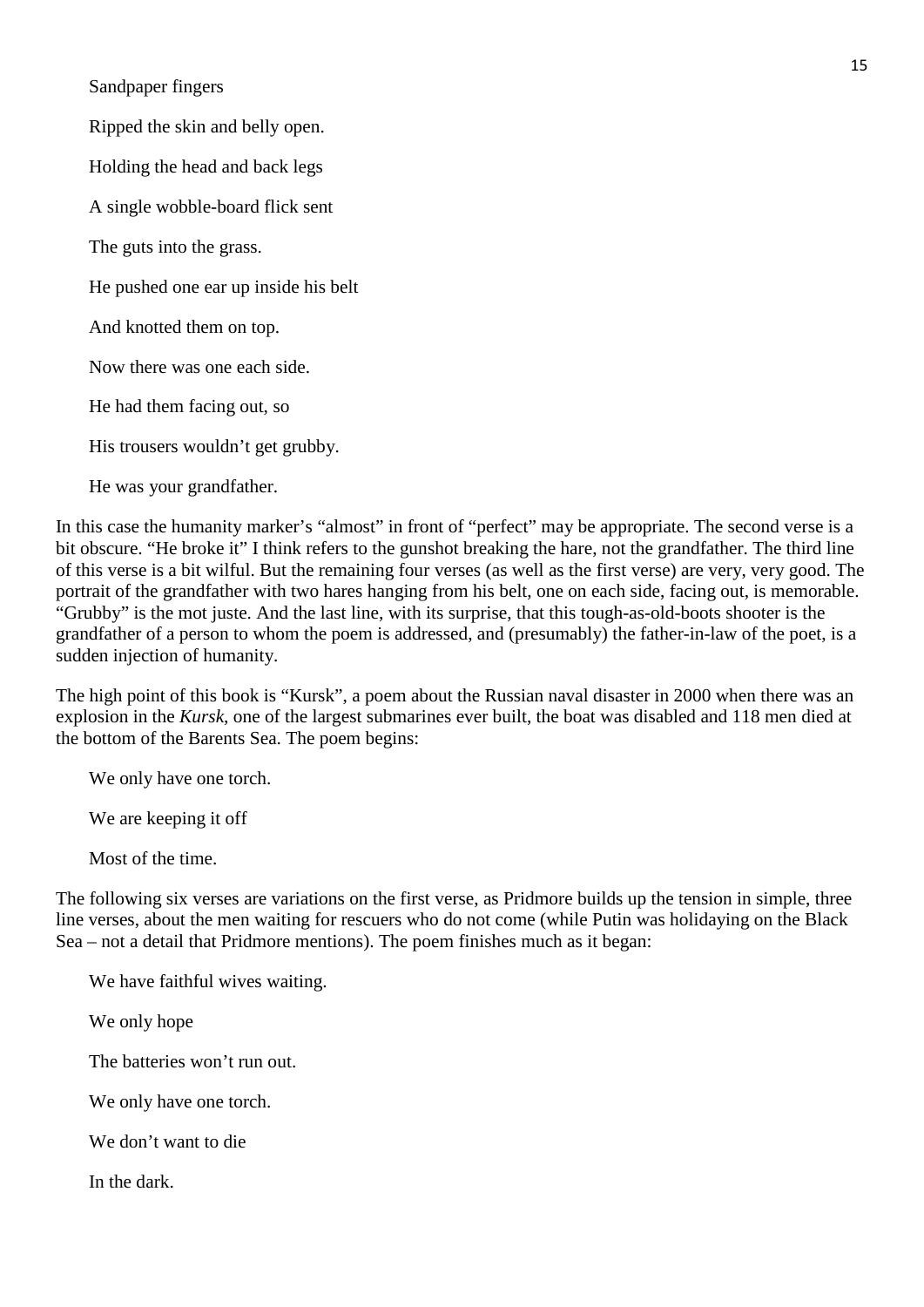"Kursk" has been anthologised in Les Murray's *The Quadrant Book of Poetry 2001-2010* and should continue to be an anthology piece in years to come.

Not every poem is at the level of humanity Pridmore achieves with "Kursk". "Common psychiatrist" is a grumpy old man poem in which the speaker of the poem has a whinge about his patients. There are a good many poems that are expressions of irritation or a spur of the moment observation in which Pridmore is more interested in getting something off his chest than creating a poem. I have noticed this is often a defect in the work of poets who start writing later in life and have not undergone the traditional apprenticeship. Self-expression trumps craftsmanship.

Pridmore would have had a much better and more rigorous book if he had trimmed it down to 70 carefully revised poems rather than 194. That would have been a good score over 30 years for a person with a life outside poetry. T. S. Eliot and Phillip Larkin were effectively full time poets, but had a relatively small published output, partly because they were great discarders.

The final poem in Pridmore's book is a useful example of what I am saying, and is carelessly written. Its subject, but not the title of the poem, provides the title of the book.

*What a time!* Carbon paper blue, black, red and green And stamps, Olympians, trains and Queens All here well before me. I survived Carbon paper, but stamps'll limp along Long after I am gone. I'm a soul brother of White Out. I remember when that came in. Now, it's getting hard to get, and I've got this filial feeling we're going out together. The last line of the first verse is awkward, the following line is a bit conventional, and "filial" is a mistake for fraternal. The third and final verse is: My grandfather saw cars come in. And I saw computers

The biggest stride we've ever strode.

What a time in history!

I want to be buried in a 3D printed coffin.

I have a problem with the third line of this verse. "The biggest stride"? What about fire, the wheel, plumbing, the internal combustion engine, antibiotics, to name just a few? Non-poets use the term "poetic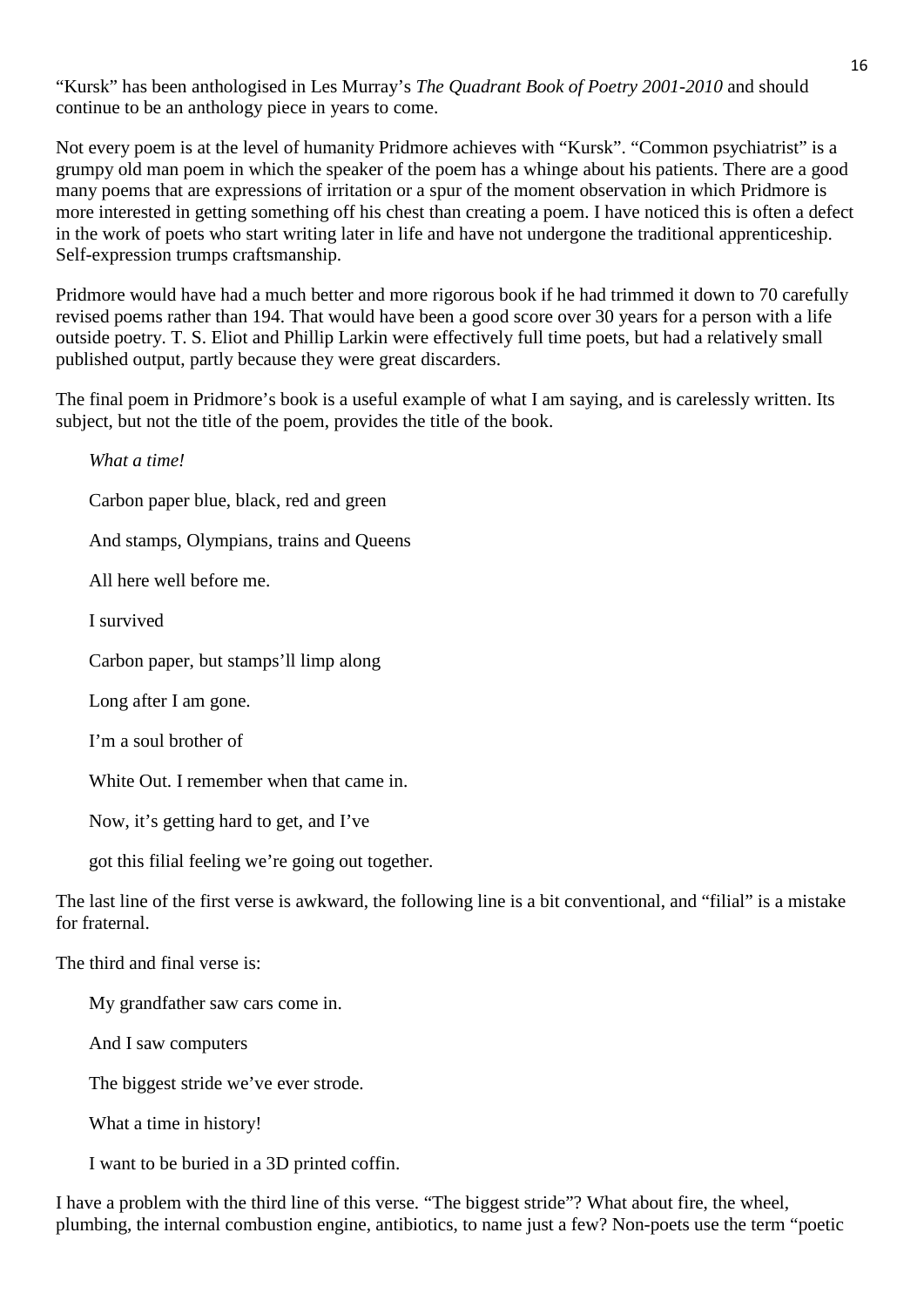licence", but for many poets this is anathema. I also have a problem with the next line. Poets aim to present the "Ding an sich", the thing in itself, rather than talk about their perceptions. The last verse would be improved by removing the third and fourth lines. Despite my criticisms, this is a delightful and intelligent poem and one of the 70 odd that are worth preserving.

I'll finish on what I think is one of the high points of Pridmore's book. You will notice that the lines of the second verse below are shorter, and rhyme, as the pencil has been sharpened.

### *The pencil sharpener* It's a bit disconcerting, the pencil fits in snugly But sticks out at an angle to the housing. You check and reassured start twisting gently Wood thinner than women's underwear crawls over your fingers And as long as there are no jerks or withdrawals It continues a virgin ribbon. The lead is shaved of powder to pin point tall And the smell of Californian cedar is not forgotten. It's all in the position Of a tiny blade In a confined space.

Completing the mission

For which it was made

A salute to the human race.

The last three lines don't quite live up to the precision of the three lines that immediately precede them, and could improve with revision. But this poem shows why Pridmore's book is well worth reading, albeit with a blue pencil handy.

#### *Geoffrey Lehman is an award winning Australian poet – most recently the 2015 winner of the Prime Minister's Award for Poetry for his anthology* **Poems 1957-2013**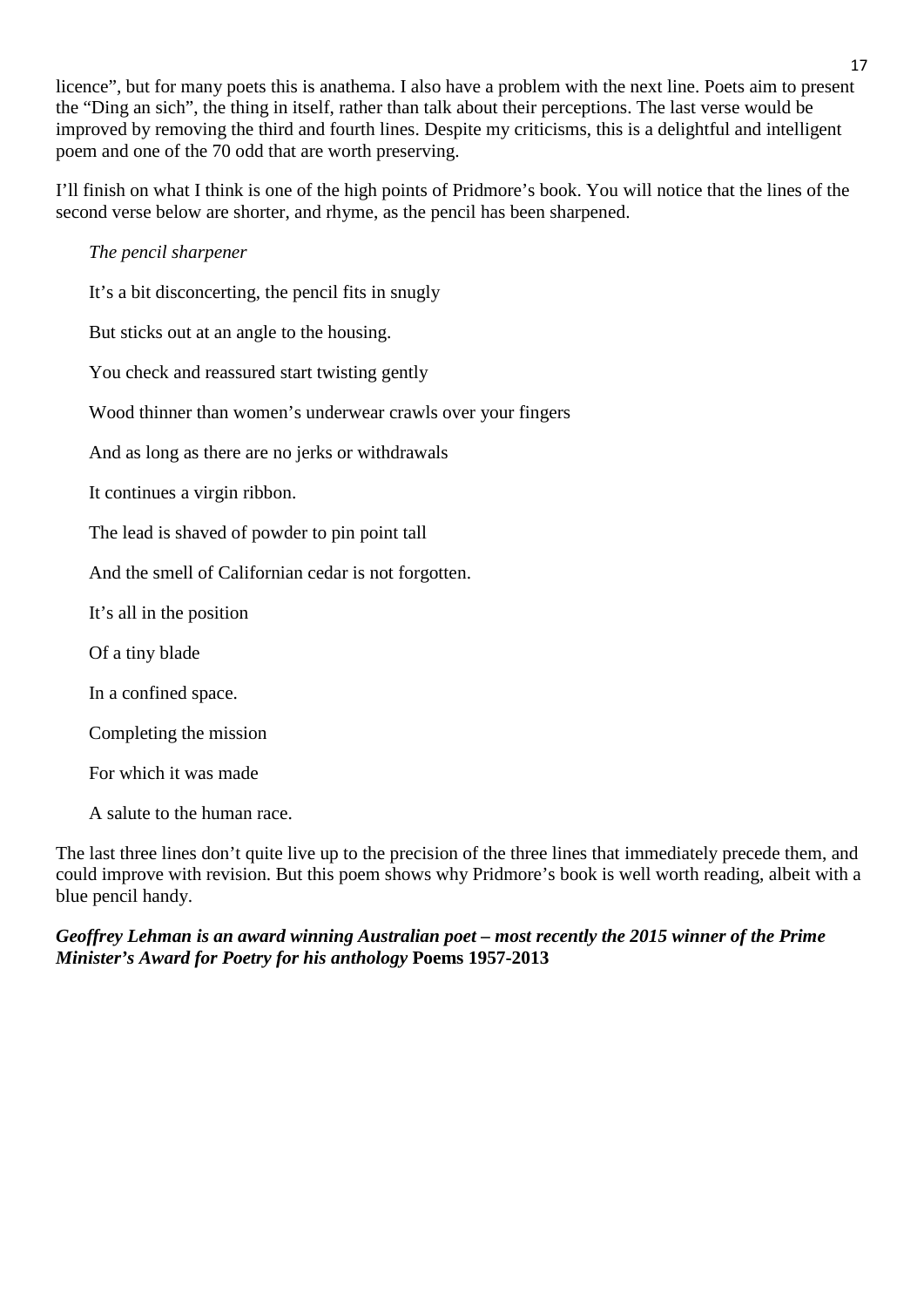#### **MUSIC FOR ALL AGES - ON THE COUCH WITH DR LICHTER**

*The Secret Magic of Music - Conversation with Musical Masters* **By Ida Lichter** Select Books Inc 2016 ISBN 978-1-59079-305-3 RRP – \$30 pb

#### **Reviewed by Anne Henderson**

It could be said that music is a human's most primal intellectual experience. Music is emotional and appeals to the youngest mind through its sensations of sound and beat. Babies can make a beat before they can make the sound of a word. It follows that making music, like language, can be developed in humans not only to communicate but to extend emotional connection, intellectual understanding and intimate pleasure.

None of this should surprise. But in Ida Lichter's *The Secret Magic of Music – Conversations with Musical Masters* what does surprise is her ability – through the many conversations she has had with conductors, performers of chamber music and a handful of administrators – to use words to convey the emotions, the pleasure and the intellectual engagement that is found in the experience of great classical music performance. Reading this book is enough to make one take out a season's subscription to the Sydney Opera House or chase through the web for the best of classical musical festivals on offer.

The "conversations" are not recorded as such. Lichter fashions each chapter around one or two individuals dividing her collection into sections - conductors, instrumentalists (pianists, strings, oboe), voices, collaborative artists and administrators. Her introduction to each individual forms as a brief biography after which she offers an appreciation of music through their eyes from what they have told her. In doing this, Lichter combines her own musical sense with the intellectual experience of a great musician. Each cameo builds on the ones before, taking the reader on a pleasurable but intellectually engaging trip much like the pleasure and engagement of a great performance.

Lichter's line-up of interviewees is impressive. Most have performed in Australia, attesting to the depth of musical performance on offer Down Under. Vladimir Ashkenazy, conductor and pianist and, what Lichter describes as, "one of the most illustrious living musicians" found the music conservatory was "an island of sanity" as colleagues and citizens were sent to prison or incarcerated in psychiatric hospitals in Soviet Russia. In his island conservatory, Ashkenazy was "driven to comprehend the world of various composers and transmit their message as faithfully as possible". He believes that Beethoven and Mozart could translate their inner world and understanding of human existence into a message through sound.

Israeli instrumentalist Amihai Grosz who began his studies on the viola at the age of eleven now performs with a 1570 Gasparo da Salo viola on loan from a private collection. He says, "In music you surrender to the art. We are bound by many rules in society but music has no borders, hierarchy or constraints regarding interpretation, listening and response." Violinist Donald Grant studied in Scotland going on to rank among the world's finest musicians with the help of scholarships. He became co-founder of the Eliza String Quartet which has enjoyed global acclaim, winning the highest rating on BBC Radio's *Building a Library* in September 2009. He tells us, "During periods of stress, we have a greater need for music to provide an escape from everyday life, or to tap into more positive feelings. It does not have to be joyful. Even the most melancholic music can make us feel better by accessing our emotions."

There is a recognition, for many of Lichter's performers, that music can transport its listeners in ways other media cannot. Angela Hewitt, who started learning the piano aged four and gave her first performance aged five, believes it is possible to feel in touch with a higher presence through music and that such spiritual connection is attainable, especially through Bach. Buddhist, Catholic or any other practitioner of religion, she says, can reach this state through music. Although she recognises that while any audience can respond to Bach, it is not so easy for Asian performers to tackle Bach with no understanding of Western church music.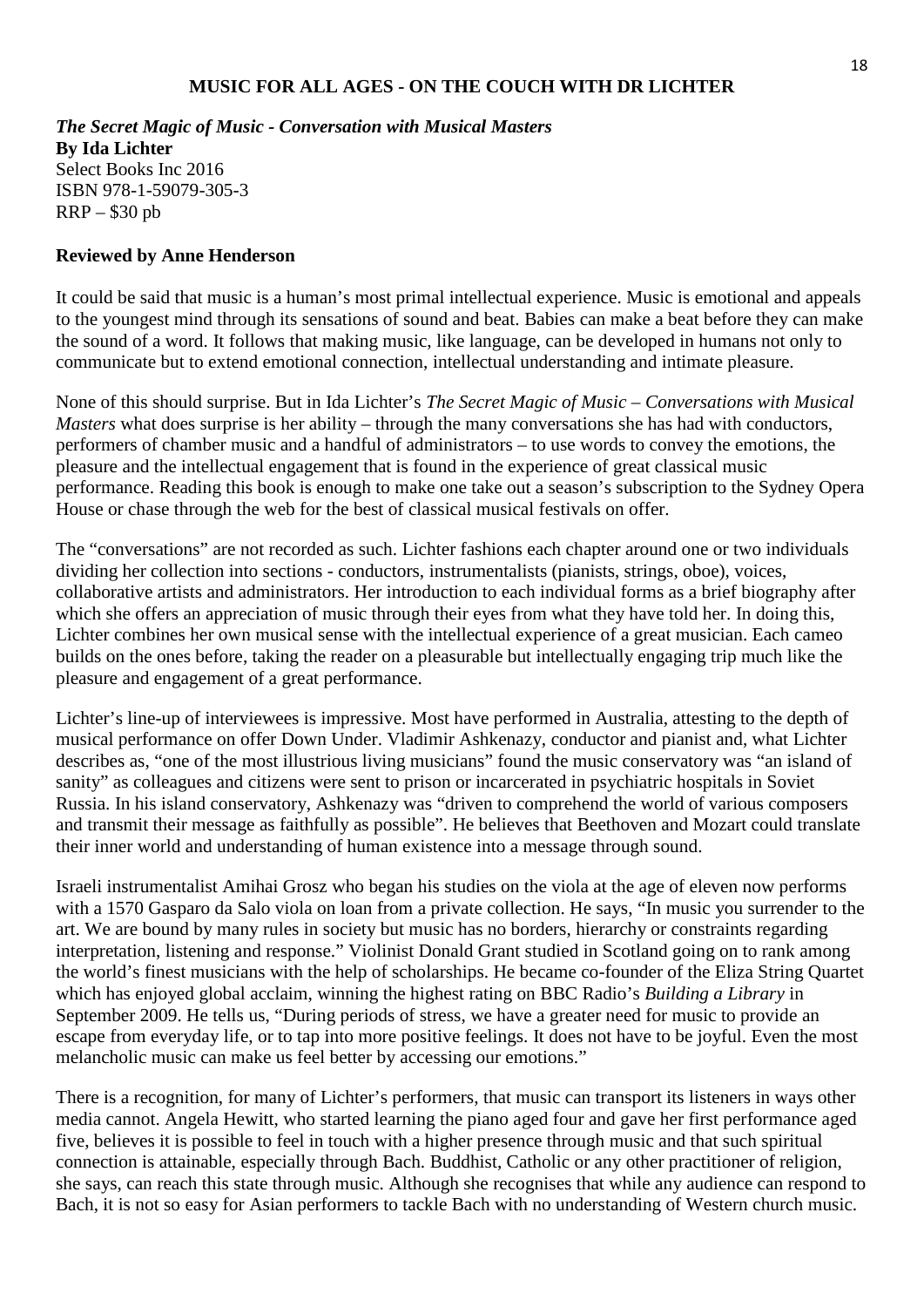One Easter Sunday, Hewitt played an Easter hymn for patients at a home where her father lived, many of whom had Alzheimers. A patient who had not spoken for two years suddenly began to sing all the words of the hymn bringing the audience of carers and patients to tears. Music retention is held in a different part of the brain from other forms of memory. Many of the contributors to Ida Lichter's conversations were able to demonstrate the healing potential of music.

Throughout the conversations, the acknowledgement that performers of classical music are the custodians of a treasured and heritage collection is pronounced. Pianist Aleksandar Madzar, born in Belgrade in 1968, says that classical musicians have a responsibility to keep the many centuries of art music alive, not only for its intrinsic value, but also for the collective bonding it gives listeners. At one level musicians are entertainers but they "could also be envisaged as priest or messengers" he tells Lichter. This notion of custodianship is shared by younger Australian performers like violinist Dimity Hall and her husband, cellist Julian Smiles. They believe children need to learn about the importance of music as part of culture and that "when children's curiosity about music is switched on, it is self-perpetuating, but if activation is insufficient there is a danger the art could decline, even within a generation".

This theme that classical music has a significant part to play in the world's mindset and condition is explored by a number of contributors. That classical music is not easily attractive to the young and modern society in general is both deplored and debated. Pianist Paul Lewis has performed as a soloist with the greatest orchestras of the world. He says:

*Today, people demand immediate benefits, usually those of a larger, faster, noisy and more colourful variety. These attitudes can be seen in television programs that encourage attraction to the loudest, most accessible disposable content that shuts out depth and contemplation. Schubert could not be further from these values, which encapsulate so much popular culture and mainstream media. He reminds us of our basic need for more introspective engagement with the world, and many people respond to this message.*

There is discussion in these conversations, also, as to whether music and its degeneration into the electronic sounds of decades of pop music could be responsible for the discordant mood of many among the young in our modern world. This is by no means concluded in any scientific way but various possibilities are advanced.

For all that, there is agreement that music is not always a panacea for good. Lichter's musicians have the highest regard for their art and exhibit nothing but positive good in their work, but their views on this could be summed up by Russian pianist Evgeny Kossin who is sceptical about any ethical claims for the art of music. Kossin might wish it had moral value but he sees no evidence for that – after all Nazi leaders were no less evil for listening to music and Stalin liked certain poetry and opera. Music, he says, is morally neutral although emotionally powerful.

Emotion is a word most attached to the views on music in these comprehensive conversations. As the musicians reflect it is clear that the emotional charge is not only between composer and performer but also between performer and audience. Lichter can explain this sometimes by analysing technique and often by recording personal experience of various performers she has talked with.

All up, the engagement of any one performance in music, at such a high level, draws on energies at many points of the compass. The black notes on a white page are an intricate combination of physical tones and sounds that need to be mastered by a trained mind and physique, as well as interpreted artistically in the rendition. Beyond that, the listeners have their part to play in the performance, affecting the performer with their interest, or lack of it, even their silence. In this, Lichter, and many she speaks with, believe that only the live performance can truly capture the full experience of great classical music.

Andreas Loewe, Dean of Melbourne and Fellow and lecturer at the Melbourne Conservatorium and Katherine Firth, Head of Academic Programs at Trinity College and researcher on the relationship between music and poetry, believe Bach is pivotal in the development of religious and secular classical music. In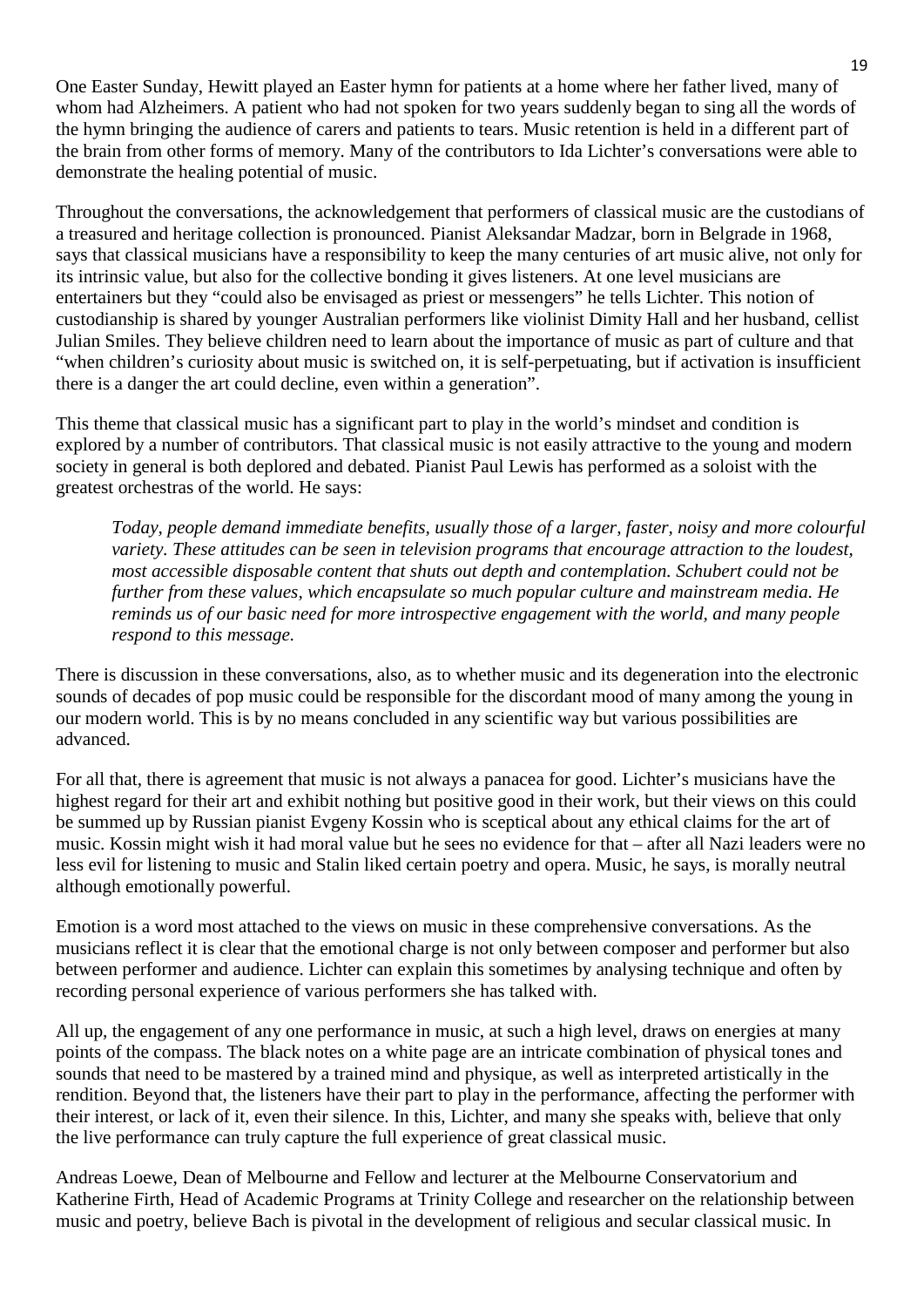Bach's time, the music played would be specific to venue. For much of Bach this meant being heard in in church. Today, too often, music lovers hear performance in recordings, film or via livestream. This means they miss "the experience of sitting in an audience and responding to a piece of music as a group". They example the sound of Richard Strauss' famous *Also Sprach Zarathustra* where an audience can feel the vibrations before the music is audible so that, as these vibrations build, "the listener is already at a high pitch of excitement by the time the timpani and trumpets sound out" for its opening.

Ida Lichter studied piano performance and theory before taking up a career in medicine, specialising in psychiatry. She has worked in the area of performance anxiety which led her to the field of therapy for musicians who were trying to master symptoms inhibiting their ability to play in public. She writes, therefore, from a basis of experience in both music and behavioural research. The conversations cover a vast range of issues around classical performance and the challenges facing classical music performance in the twenty-first century. In spite of the rock and pop culture, classical music is thriving among many groups, and it finds renewed opportunities again and again, whether in movies or in the latest popularity for music festivals in unusual locations.

Perhaps the last word should go to double bass player Kees Boersma who puts it simply:

*Music is one of the greatest accomplishments of humanity and a high point of civilisation. It brings* out the best in the human spirit by touching that part of us which is only accessible through music. *Can music change behaviour? Perhaps not directly, but it is definitely enabling.*

**Anne Henderson is deputy director of The Sydney Institute. Her most recent book,** *Menzies at War,* **was short listed for the 2015 Prime Minister's Literary Award for History.**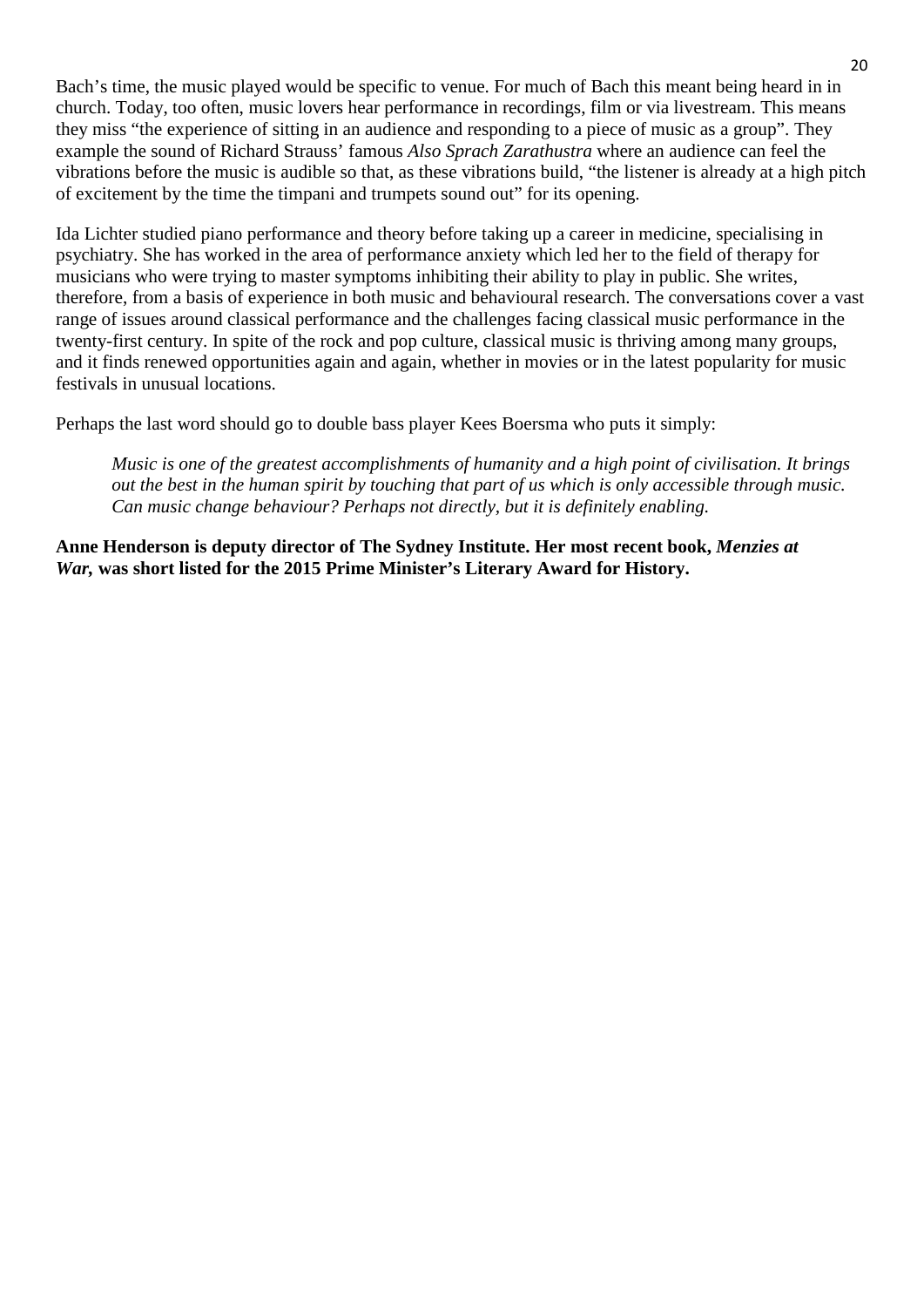#### **POLITICS AND THE LAW – A LIFE AT THE TOP**

*Tom Hughes QC: A Cab on the Rank* **By Ian Hancock** The Federation Press, 2016 ISBN 9781760020583 Australian hb \$59.95 International Price \$55.00

#### **Reviewed by Paul Henderson**

The author of this biography of Tom Hughes, Ian Hancock, has previously written a considerable amount of material on Australian history and politics. He is a fellow editor of the *Australian Dictionary of Biography* and has written numerous books and chapters of books in a range of publications. This includes books on the New South Wales Liberal Party and the former premier of that state, Nick Greiner.

Ian Hancock's *Tom Hughes QC: A Cab on the Rank* is a very scholarly work. Over the 350 pages there are hundreds of footnotes and the bibliography is extensive. As a result, the book is a very detailed account of Hughes. There are many references throughout the text to the extensive diaries, notes and letters kept by Hughes himself and members of his family, which have been used as source material.

Religion appears to have played a major part in the Hughes household when Tom was growing up and after Tom left school. There was a strong Catholic influence on his life, with weekly masses, rosaries said after dinner and morning and afternoon prayers. The family regularly prayed for Hughes when he was serving overseas in the air force during World War 11.

It is obvious that Tom's father, George, had, and wanted to have, an influence over the former's career. Tom returned to school at St Ignatius' College (a Jesuit school) in Sydney for a second year in Year 12, as many students did in those days. However, his father withdrew him at the start of the year when he was not made school captain. In a big statement, George claimed that the school had yielded "… so readily to the miserable policy of disillusion that has bred the ruin that we face today", this being a reference to the world scene in 1943. (Tom Hughes removed his own son in his second last year at the school because he thought he would do better elsewhere). Ambition in the Hughes family went from one generation to another.

When Tom was training in England in 1942 as part of the Flying Boat Squadron, George was also involved in contacting senior instructors at the base to ensure that his son could reach the required level of expertise. Later, when Hughes returned to Australia and applied for a Rhodes Scholarship, his father became effectively his campaign manager, helping Tom sort out who would be his best people to write references for him.

Time and time again throughout the book Tom comes across as being very ambitious, whether it being in the armed services, as a member of parliament or at the Bar. There is nothing wrong with this and, while he made many friends, nothing got in the way of his personal ambitions.

In his early days at the New South Wales Bar, Hughes was very hard working, in the belief that barristers must be like a taxi and take "any cab on the rank" providing the client could pay the financial fee. He was involved in some big cases, becoming a silk in 1962. He thrived at the Bar and, like his days in the army which involved "useless night patrols", he became bored if he was not kept active.

At different places throughout the book, Hancock hints that Hughes was an egotist. He thought he should have had a higher rank in the navy during World War II. In an interview in 2014, he can recall a comment made to him more than 50 years prior by former prime minister, Robert Menzies when Hughes first entered parliament. Menzies said "my boy, you have a future here". He described opponents of Prime Minister Gorton as "termites". In a eulogy at Gorton's funeral in 2002, with former Prime Minister Fraser in the congregation, he criticised the role played by Malcolm Fraser as an opponent of Gorton.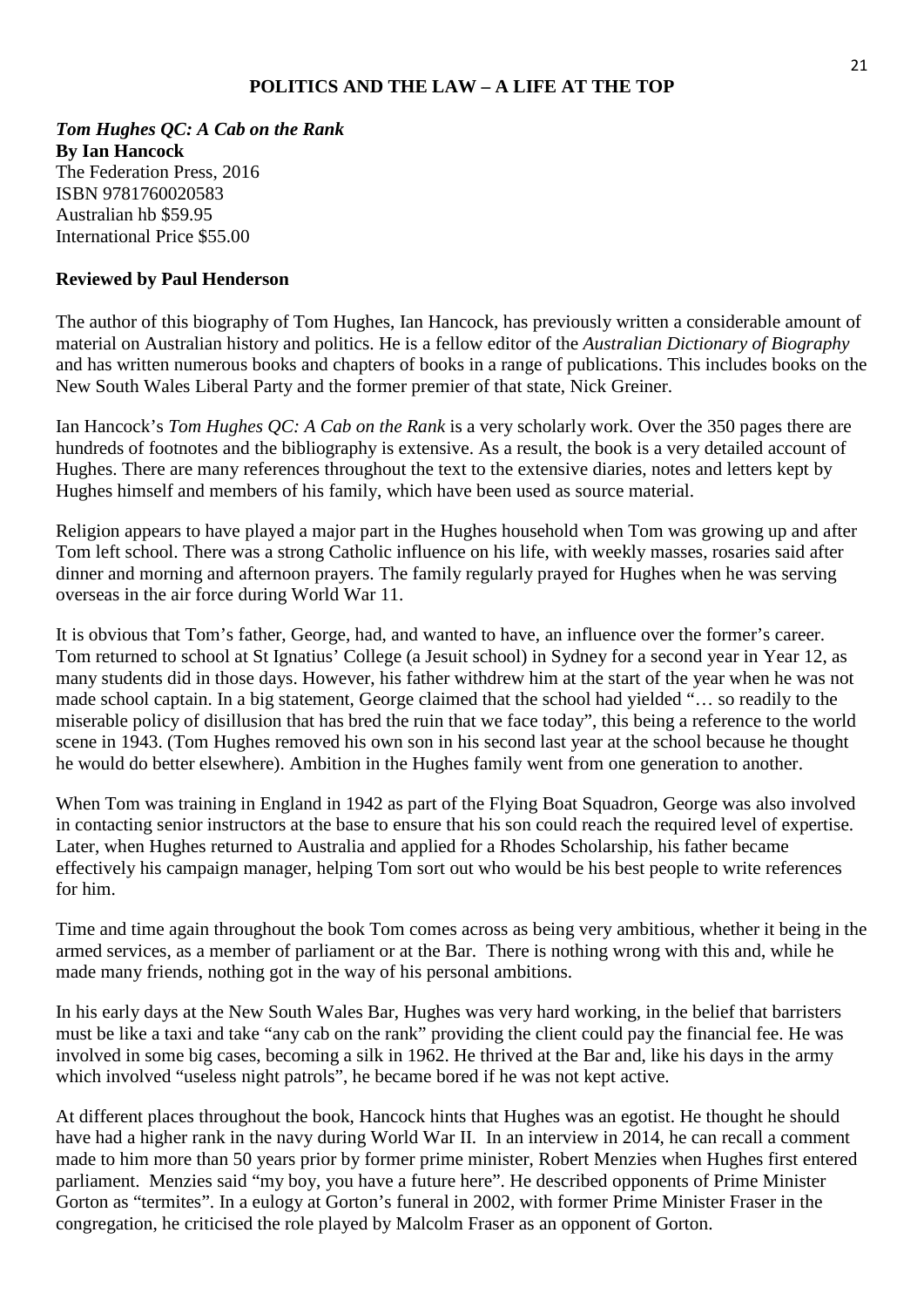During his career, Hughes at times wrote about not getting enough work at the Bar, even though he was charging high fees and was getting plenty of cases. He did not hold back in discussing the performances of some judges and barristers. He described one barrister as "… a strange mixture of dishonesty, stupidity and … a complete lack of knowledge." (page 269) In a defamation case which he lost, years later he would still say "… that the Court was wrong". He had a strange mannerism of looking sideways, rather than looking at the Bench, when addressing the Court.

Hughes was interested in politics from the early days being a strong anti-communist and disliking the Chifley Government's attempt to nationalise the banks. He won the seat of Parkes in 1963 on Democratic Labor Party preferences. He was re-elected in both 1966 and 1969. He was a member of the "mushroom club" who were strong supporters of Prime Minister Gorton.

Gorton promoted Hughes to become the Attorney-General, a senior ministerial posting. Hughes had to deal with the tricky issue of possibly prosecuting people who were encouraging soldiers to lay down their arms in Vietnam. Some of the anti-war demonstrators went to Hughes' home where violence broke out in the street. Hughes was seen in his front garden holding a cricket bat, to defend himself and his family if they had been attacked.

All this time when in Parliament, Hughes remained at the Bar. He defended the Australian Government, which had denied a passport to Wilfred Burchett. He appeared in the Trade Practices and the Concrete Cases. After he was sacked as a minister by Prime Minister William McMahon, Hughes retired from politics and returned to the Bar full-time.

Rightly, a significant amount of the book discusses a number of the famous cases in which Hughes was involved, most of which he won. One case he did lose on appeal, was his defence of Leigh Ratten, who had been found guilty of murdering his wife.

Hughes successfully defended a Fraser Government minister, Eric Robinson, in the Robinson Royal Commission. Hughes' attention to detail was seen when he cross-examined a witness for three days. He defended the Murdoch and Packer press on different occasions, some involving issues of defamation.

Other cases included defending people such as Lionel Murphy, Elizabeth Evatt, Clive Lloyd (who had been accused of possibly throwing a cricket game), Reg Austin ( a rugby league player on a defamation issue), Rupert Murdoch, Robert Holmes a Court, Alan Jones, John Laws, Jane Maken (the elder sister of the Duchess of York} and Gina Reinhart. As the legal costs rose and the media became more careful, the number of defamation cases diminished.

As said earlier, Hancock's book is meticulous in its detail. As someone, who lived through the political and legal issues that Hancock outlined, it is interesting to read. Reading the in-depth arguments and counterarguments in legal cases and the lists of all the names of judges and counsels for both sides, should be interesting for readers with a legal background. However, on occasions, there is too much detail and the lay reader may find this overwhelming.

Also, it was obvious that Tom Hughes kept extremely detailed accounts of just about everything. Whether it is necessary to include in this book the places he visited during World War II, the restaurants at which he dined in his working life, what he ate and drank and the people who attended these occasions, is debatable. The reader can lose the big picture.

Tom Hughes was a powerful figure at the Bar, meticulous in preparing for and being involved in cases. His prose was eloquent and, at significant times, such as on commemorating his 50 years at the Bar, Hughes' colleagues spoke well of him. Ian Hancock's book covers his career comprehensively.

#### *Paul Henderson is an author and historian*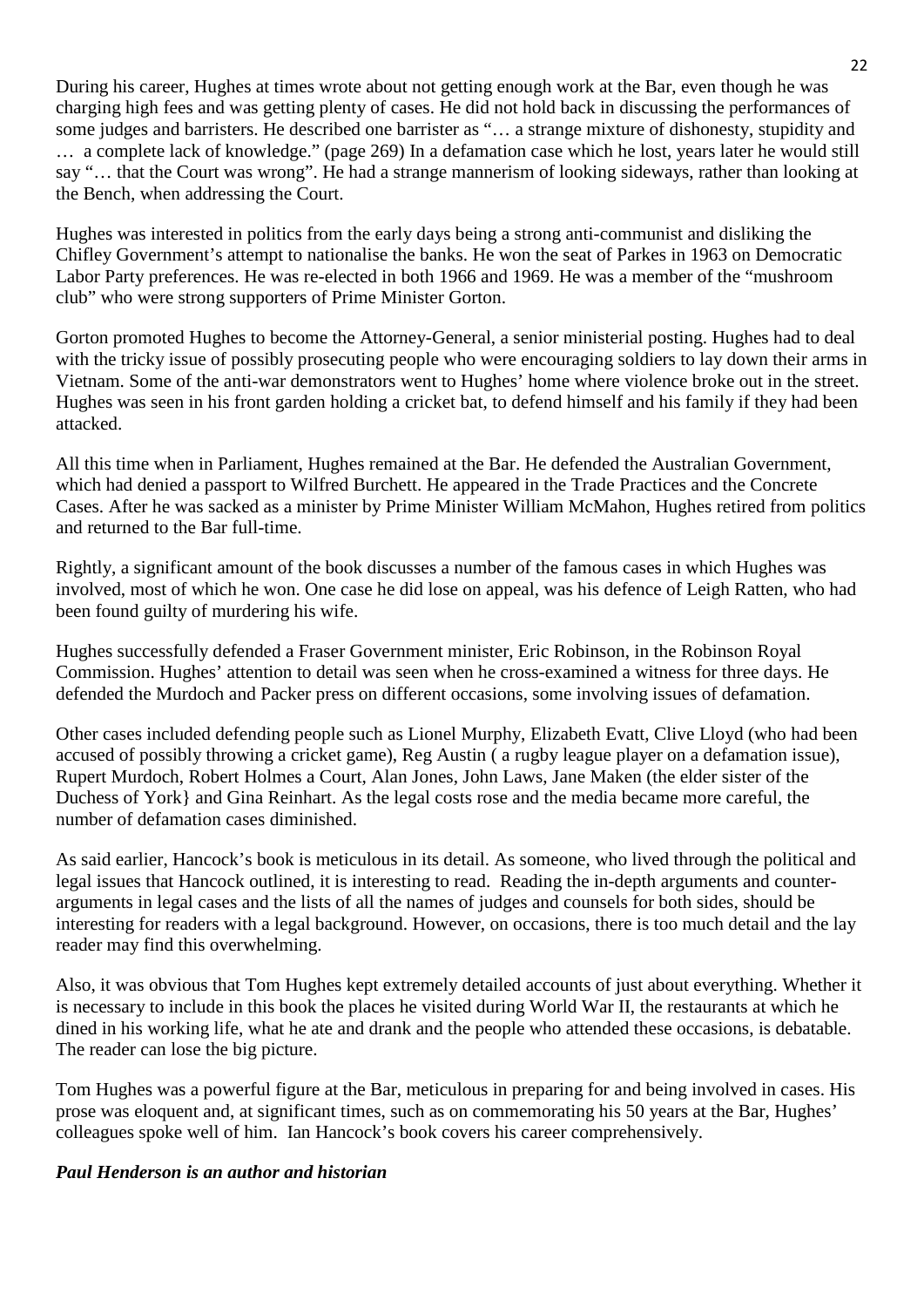#### **PASSAGE TO PUSAN – ONE MOTHER'S 15,000KM JOURNEY TO FIND THE FINAL RESTING PLACE OF HER WAR HERO SON**

23

*An Australia Now Forgotten – Thelma Healy's War* **By Louise Evans**  PB Publishing 2015 ISBN-9780987191182 RRP – \$33 pb

#### **Reviewed by Anne Henderson**

Writer and journalist Louise Evans has covered many stories in her professional life but admits she was surprised to discover the most extraordinary story of all was the one she found among her own family. The story of her grandmother Thelma, mother of eleven surviving children, abused wife and plucky adventurer.

One of the most enriching developments in historical writing in the late twentieth century has been the curiosity in students and historians about records of the lives of what we might call ordinary people. For it is, often, only in the tales of these lives that we find the full picture of an age, a people or a nation.

Australia, in the first decade of the twentieth century was a pearl in the British Empire collective, a prosperous workers paradise for a majority and a land where citizens viewed war as always happening somewhere else. However, World War I would bring the harsh realities of war to vast numbers of Australian homes and families and the Depression of the early 1930s would jolt much of the good times complacency in this prosperous young nation.

In her memoir of a family, which is *Passage to Pusan*, Louise Evans has captured the tenor of those decades that matured Australia, through the 1920s to the 1960s. An Australia where war and hard times went hand in hand with a plucky determination to endure, even prosper. Through the story of the young war hero Vincent Joseph Healy and his mother Thelma, Evans explores the impact of war on Australian families and the heart rending bonds of family ties that built a young nation. It is not surprising that Australia's war memorials are among the best in the world.

*Passage to Pusan* is centred on the Korean War where Vince Healy, Thelma Healy's first born, is killed in battle aged 24. Vince is the tall, handsome eldest in a Healy tribe of eleven kids where their father has spent a large part of his married life staying at the office or living in boarding houses and hotels as a regional bank manager, preferring this to spending time with his family. Vince became the stand-in father figure for the family, and a protective force when Mick Healy joined his family and dealt out unreasonable beatings with his thick leather straps.

Pusan, where Vince is buried in a military grave, becomes a focus for Thelma as she endures loss and continuing hardship, all her married life rearing her lively brood against the odds, for most of it on nothing but a miserable allowance from her absent husband. Thelma's quest, over the decade which followed Vince's death, was to travel the more than four thousand miles to Pusan, in South Korea, and be with her Vince for one last time.

Vince had been not only Thelma's first born but also the reason she married – having become pregnant to the Catholic Mick Healy as a single girl from a respectable and well-to-do Protestant family in fashionable Sandgate, Queensland in 1925. The consequences were a quiet wedding six months pregnant, estrangement from her family and a precarious domestic life with Mick bearing thirteen children.

Louise Evans has pieced the story together after hours of family conversations and interviews and after steadily extracting memorabilia from a large extended family where pieces of the puzzle had been stored, unceremoniously, in drawers and cupboards and forgotten. The one item that sparked Evans' initial interest was Thelma's diary record of her trip to Pusan in 1961. Her day-by-day recordings opened up a vista on a determined ordinary woman making an extraordinary journey.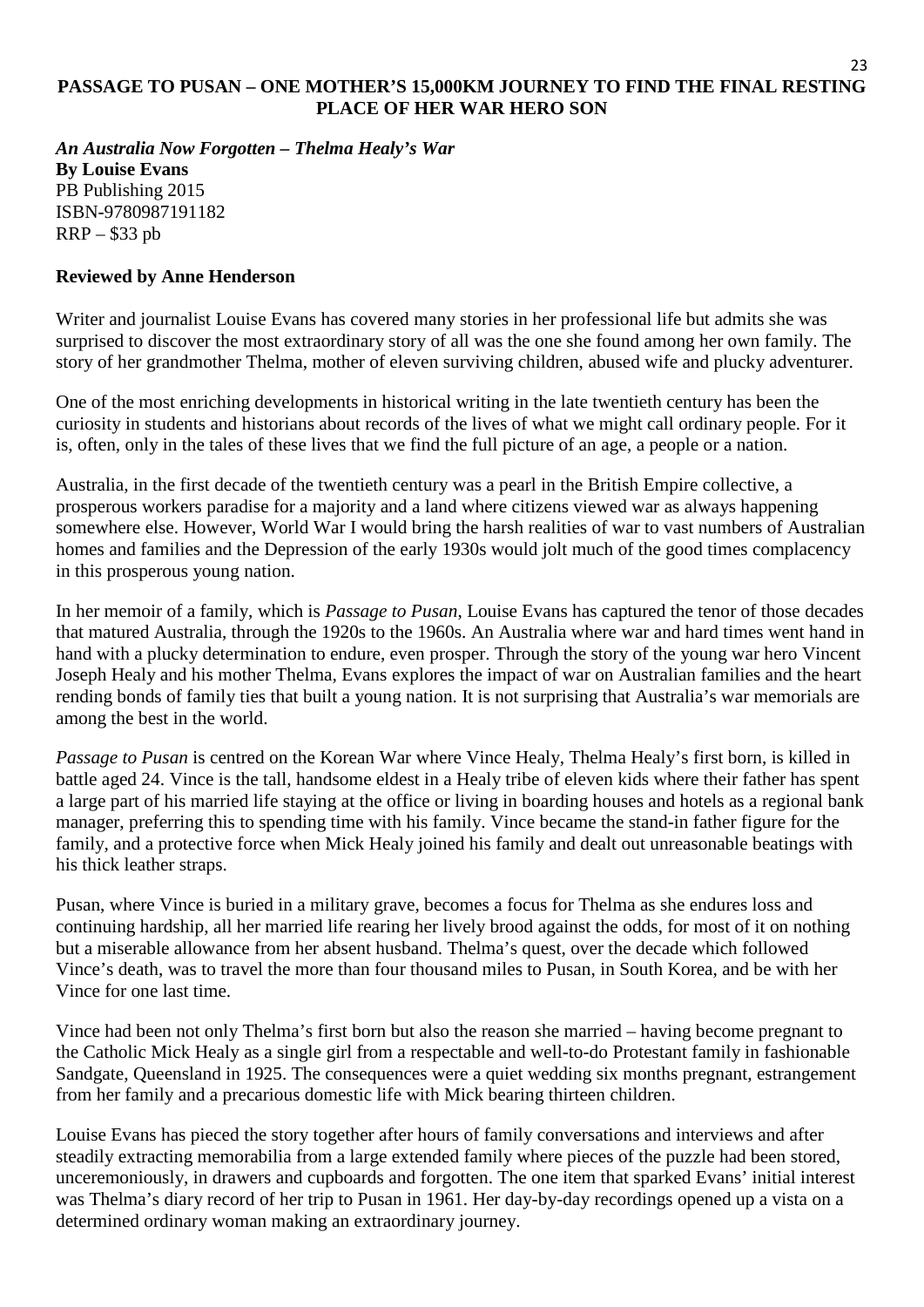From all this, Louise Evans discovers no ordinary woman in Thelma. A woman who went from comfort to penury and disgrace in the arms of a man who would become a domestic ogre. The old Queenslander they eventually made their home would fill to bursting with children, as grass widow Thelma managed day-today to feed and clothe her brood. In the telling, Evans recreates an Australia long forgotten but in a way that does not denigrate or belittle.

There were few material possessions but Thelma kept a well managed home making do at her sewing machine (where she sat the day her young daughter brought the telegram conveying news of Vince's death), re fashioning hand-me-down clothes, cooking from what she could buy cheaply or pick from the garden and seeing that all her children attended church on Sunday and school on weekdays.

A few loose pennies might be found for a movie, a ride to the beach, whatever could be grabbed by way of fun in between the struggles the Healy family faced. In time, the older siblings added small amounts to the family budget, so that the picture that emerges is one of a vital gang of individuals who never let hardship stand in the way of their future. In November 1955, after Mick Healy had left home finally, Thelma took her abusive husband to court and faced scandalous newspaper reports to win a larger share of his earnings. Even so, she was forced to take a job in a pineapple cannery to make ends meet. But, having stayed legally married as Catholics did then, when Mick died of a massive heart attack in 1957 Thelma inherited his bank pension. The family celebrated.

The pivot of Evans' book is undoubtedly Vince. From the many letters he wrote home and the pictures he sent, his time in post-war Japan seemed, to his family, to be a great adventure – his letters omitted the ghastly things he saw so as not to upset them. But, from there, the next step for Vince was Korea. No Korea, said his mother. No, Mum, said Vince. But he had already volunteered. And, within six months of arriving in Korea, Vince would be one of the casualties, shrapnel spearing his brain as he carried a wounded mate to safety.

For Vince and other young men of his day, war took them beyond their home shores for the very first time. For many it *was* an adventure, at least at the outset. Two of Vince's younger brothers would follow him into the army, one would be seriously wounded in the Vietnam War. Thelma, along with so many other parents, waved them off and held their thoughts to themselves as they waited for their sons' return.

The war the world seems to have forgotten is undoubtedly the Korean War. Yet it played a significant part in Australia's developing identity. Coming so soon after the Second World War – which for Australia was very much a war of the Pacific – Australians were ready for the call to arms in the fight against encroaching totalitarian Communism. The US was now as close an ally as ever Britain had been. Fighting under the UN flag, Australian diggers met the elements of a Korean peninsular war in the bitter cold of winter 1950-51, outfitted in summer strength uniforms facing treacherous mountain terrain. It was said at the time that the death-inducing winter was the diggers' biggest enemy.

For a few months, thanks to some Brisbane newspaper reports showing Vince in his army uniform, and one reporting he had held off the enemy single-handedly at a post, Thelma's eldest became a local hero. The kids cut out the extracts and celebrated their "famous" brother. Then, suddenly, he was gone forever. War had taken their hero and protector.

Thelma's "passage" to Pusan, in fact, begins with her unfortunate marriage, the birth of her first born and the life she made for her many children against the odds. Her actual journey to Pusan brings her closure. *Passage to Pusan* is, in many ways, quintessentially Australian, so much so that it becomes a gritty memorial to an Australia we shall not see again.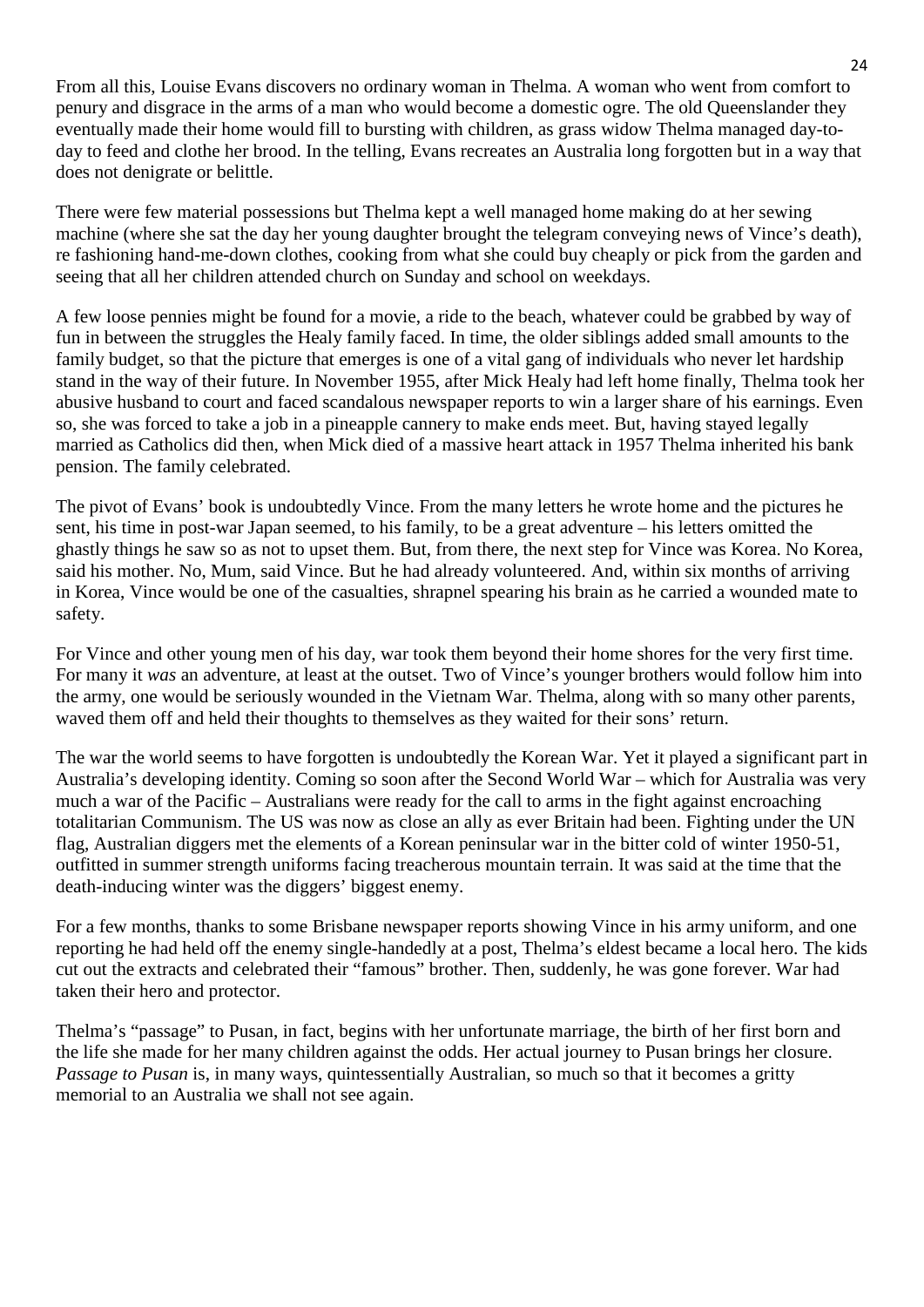#### **A FASCINATING AND HIGHLY ENTERTAINING LOOK INSIDE A POLITICAL SCANDAL**

25

#### *Weiner* **Directors: Josh Kriegman, Elyse Steinberg** Starring: Anthony Weiner, Huma Abedin, Sydney Leathers, Lawrence O'Donnell. Released: 2016 In Cinemas Now

#### **Reviewed by Paige Hally**

Passionate, charismatic and unfortunately named Congressman Anthony Weiner was once a rising star in US politics. Before he developed a reputation for sleazy online behaviour, he was was known for his impassioned speeches fighting for the middle class, particularly after a video of a fiery outburst berating Republicans for blocking healthcare funds for 9/11 first responders went viral in 2010. Shortly afterwards he experienced a different kind of internet fame when a mis-posted photo on Twitter prompted a sexting scandal that forced him to resign.

The documentary kicks off in 2013 as Weiner attempts to clean up his image and run for New York City Mayor. The film - made by Weiner's former aide Josh Kriegman and Elyse Steinberg - was intended to document Weiner's comeback. Initially that's what it does. While the press only want to discuss the scandal, much to Weiner's frustration, his supporters easily forgive him. With the support of a devoted campaign team and his wife Huma Abedin (former Hillary Clinton aide currently serving as vice chairwoman to her presidential campaign), Weiner rockets to the top of the polls and appears to be winning an uphill battle.

That is until a second scandal emerges, with more accusations of explicit messages long after the initial scandal broke. The cameras keep rolling and we see the scandal develop as Weiner, his wife and his betrayed staff attempt to get the trainwreck of a campaign back on track. Weiner allows the filmmakers an extraordinary amount of access and it makes for a painfully intimate documentary. We see the campaign team losing faith as Weiner scrambles to turn things around and the increasingly strained relationship between Weiner and Huma.

While Huma is always present in the film - often quietly seething in the background with crossed arms and rolling eyes - we don't gain any insight into why she continues to support her husband. This is ultimately not surprising for someone with a notorious and self confessed reluctance to appear in the public eye. Disappointingly we also get very little insight from Weiner into the motivation for his behaviour - other than one semi-confessional scene - which is the film's only major limitation.

*Weiner* is frequently very funny. At times it feels like less like a documentary and more like a cringe comedy or an Armando Iannucci satire, particularly in one scene where Weiner avoids being ambushed by a fame-hungry sexting partner named Sydney Leathers - the only person who the film treats with real contempt.

Despite his indiscretions, Weiner is immensely likeable. We see examples of what a skilled, passionate politician he was which makes watching his self sabotage all the more frustrating. The documentary is largely objective, if somewhat sympathetic to Weiner, and it's the media's treatment of the scandal that comes off looking the worst. Many politicians careers have survived worse behaviour than anything Anthony Weiner did, but with a last name that lends itself to puns so easily and a ridiculous online pseudonym, Weiner never really had a hope of escaping the scandal. Though it is extremely entertaining to watch him try.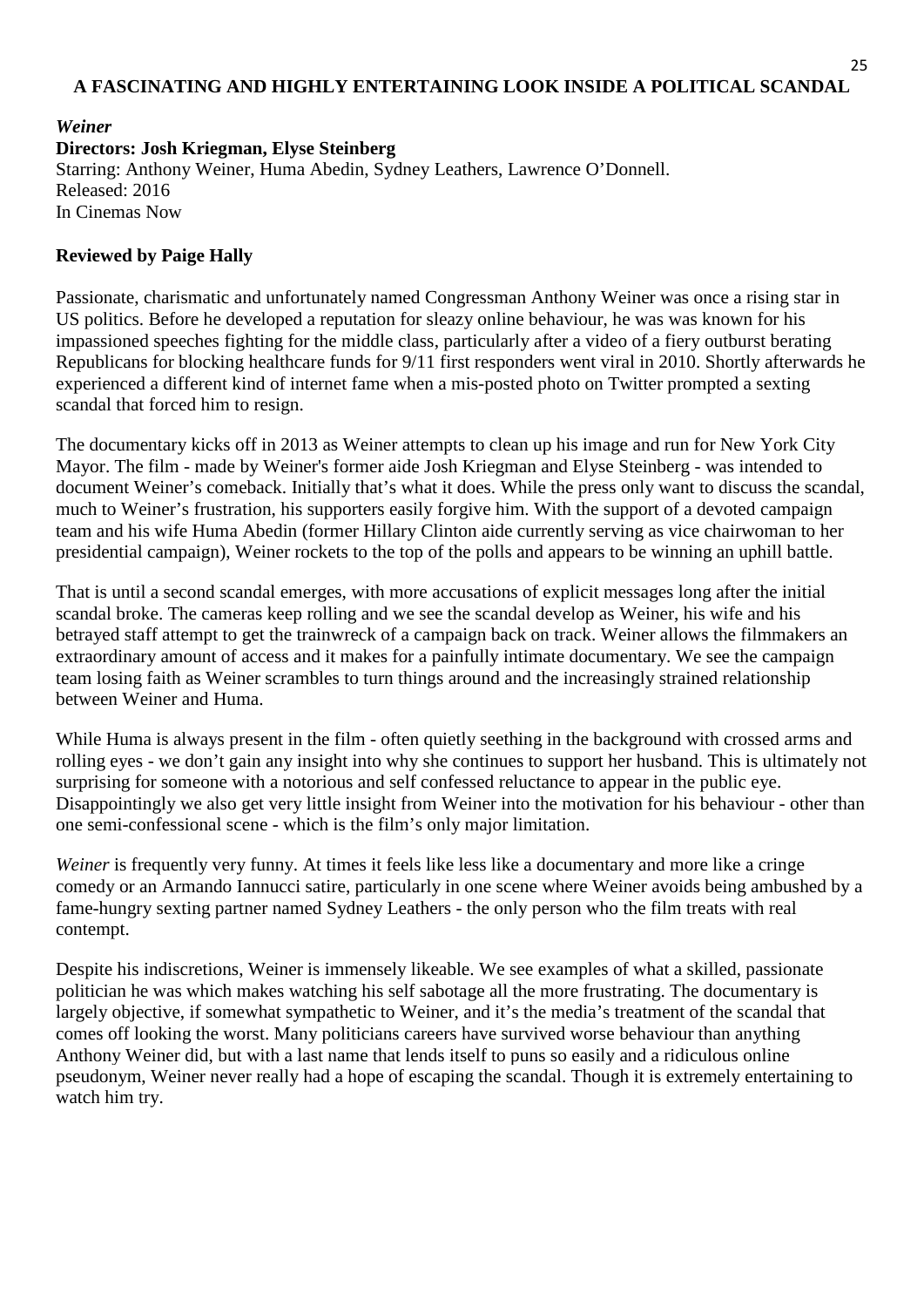#### **HAM FUNERAL**

#### *Ham Funeral* **Written by Patrick White**

Directed by Ariella Stoian Tuesday 26 - Saturday 30 July 2016 PACT Centre for Emerging Artists

#### CAST

The Young Man - Mitchell Why Alma Lusty, the Landlady - Penny Day Will Lusty, The Landlord - Lynden Jones The Girl - Sonya Kerr First Relative - Dominica Nicholls Second Relative - Ben Gageler Third Relative - Chris Mckay Fourth Relative - Emily Burke First Lady - Madeline Clouston Set Designer - Phillip Rowe Costume Designer - Azure Schofield Music Composed by Hence Therefore Stage Manager - Kate Gogolewski Photography by Stephen Godfrey

#### **Reviewed by Nathan Lentern**

Traipsing through a minefield of taboos, Patrick White's *The Ham Funeral* is shocking and challenging in 2016. That it was written in 1948 speaks lucidly to White's flare for moral ambiguity.

The production centres around two disaffected and despondent antiheroes, a poet wracked with ennui (Mitchell Why) and his landlady Mrs Lusty (Penny Day) who has fallen out of love with her slovenly husband (Lynden Jones) and out of patience with her life of menial tasks and Spartan comforts. The poet perceives excitement and liberation in the enigmatic boarder who rents the room across the hallway from his own (Sonya Kerr). Mrs Lusty perceives it in the poet. She also sees in him the son she lost in childbirth who would now have been around the same age. She develops a confused combination of maternal affection and lustful hunger for the younger man who in turn alternates between arousal and revulsion at her advances.

When Mr Lusty abruptly dies, the poet becomes even more deeply interwoven into Mrs Lusty's affairs. Mrs Lusty declares that her late husband is to have a lush and decadent funeral with ham - the same food as their wedding. The poet is dispatched to round up the late Mr Lusty's residents, whereupon he meets two homeless women searching bins for treasures before they flee the scene howling "murder" after discovering a foetus in there.

At the funeral, Mr Lusty's relatives taunt Mrs Lusty with the knowledge that she had willed his death and even contemplated his murder. Their bullying is vulgar and relentless yet effective at exposing the darker demons of the widow's character. Our poet, who by this stage is the only remaining character with which we can remotely empathise, is torn between sympathy and disgust.

This production as a whole stirs emotion and concern in its audience though when placed under a microscope there are shortcomings with individual elements. In some cases, this is the fault of nobody in particular. White's prose is often both ornate and euphemistic, requiring intense concentration and a degree of deciphering at the best of times. But when a truck rumbles past, a forgivable mumble becomes a source of consternation. And when it becomes difficult to hear White's florid little soliloquys, his painstakingly chosen words are robbed somewhat of their delicacy. But when you could hear you were occasionally left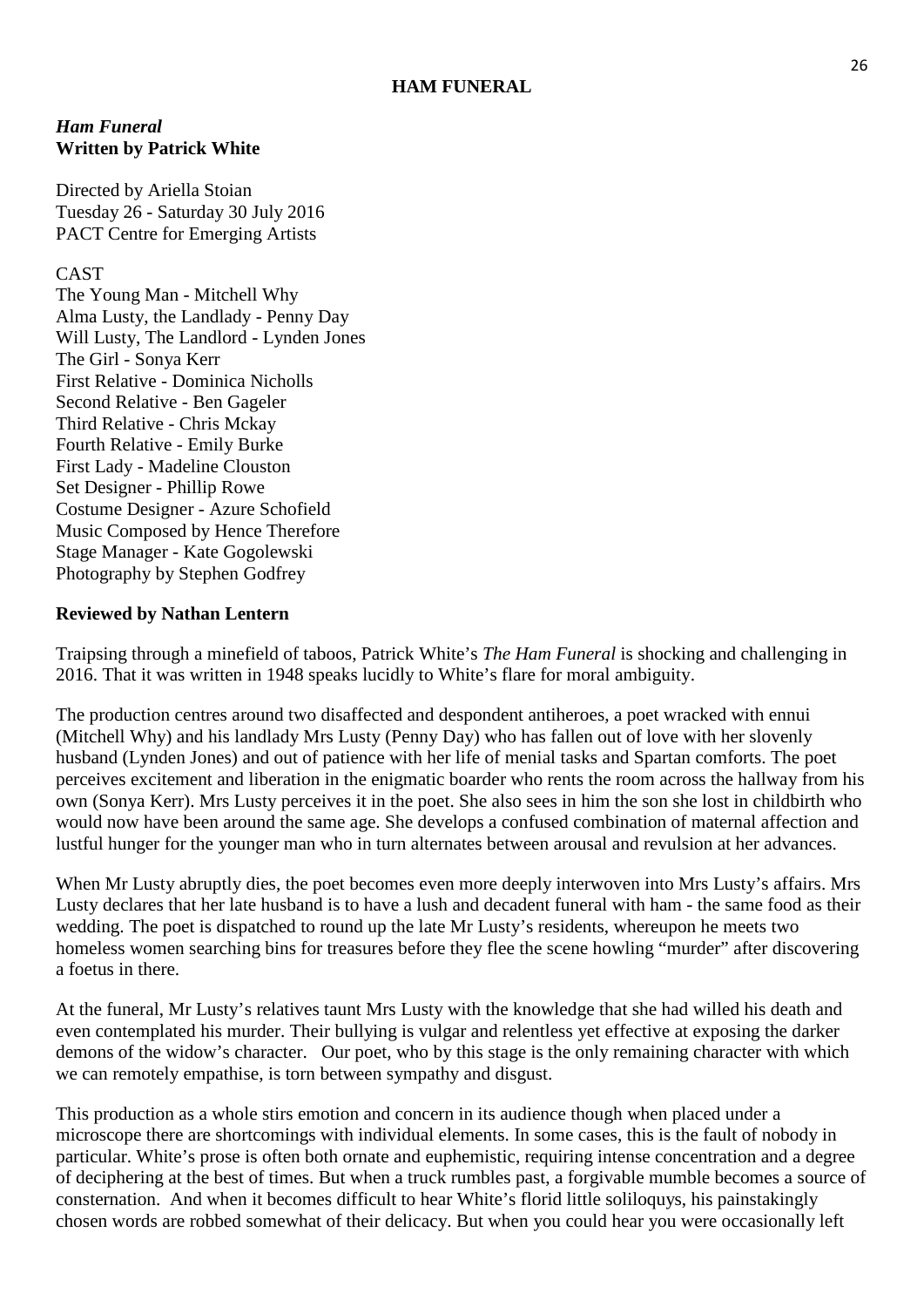with the impression that the performer, particularly Mitchell Why, wasn't entirely confident in the meaning of White's lofty language – at times the dramatic flourish, the emphasis, the pointed look to the audience just didn't seem to match the actual words that left the speaker's mouth.

The play could almost be broken into two forms of dialogue: Conflicts and reflections. The conflicts were when the performance was at its finest, sizzling arguments, caustic invective, sickening bullying and soul crushing pain. The eponymous Ham Funeral scene was all this writ large as the revolting relatives all swagger and delight mock and taunt the confused and flustered Mrs Lusty, turning their sordid innuendos on the poet when he intervenes to defend her. The reflections on the other hand fall flat. Delivered mostly as soliloquys by Why and Day, they tend to be lengthy, repetitive and predictable.

The highlight was the enigmatic girl that lived in the room across the corridor. Witty and spirited, she was a confident foil for our poet's neurosis. Their exchanges through the wall though excruciating for the poet were a delight for the audience. Emotional, adroit repartee between two young, intelligent wordsmiths. I only wish White had given her more dialogue.

Despite some specific shortcomings, *The Ham Funeral* works as an overall performance. What we are made to feel is less clear, these flawed yet sympathetic antiheroes create no shortage of internal conflicts. The set is appropriately dank and musty, while our poet's neat and bookish outfits cut an effective contrast with the more slovenly and old homely attire of the Lusty's enhancing his sense of non-belonging.

A special mention must go to Lusty's relatives in particular the first relative Dominica Nicholls whose swaggering nastiness is so vile and so triumphalist as to fill the audience with nausea.

On the whole *The Ham Funeral* was a solid production. It made us think, it must us feel and it challenged our preconceived certainties in a provoking and grimly amusing fashion.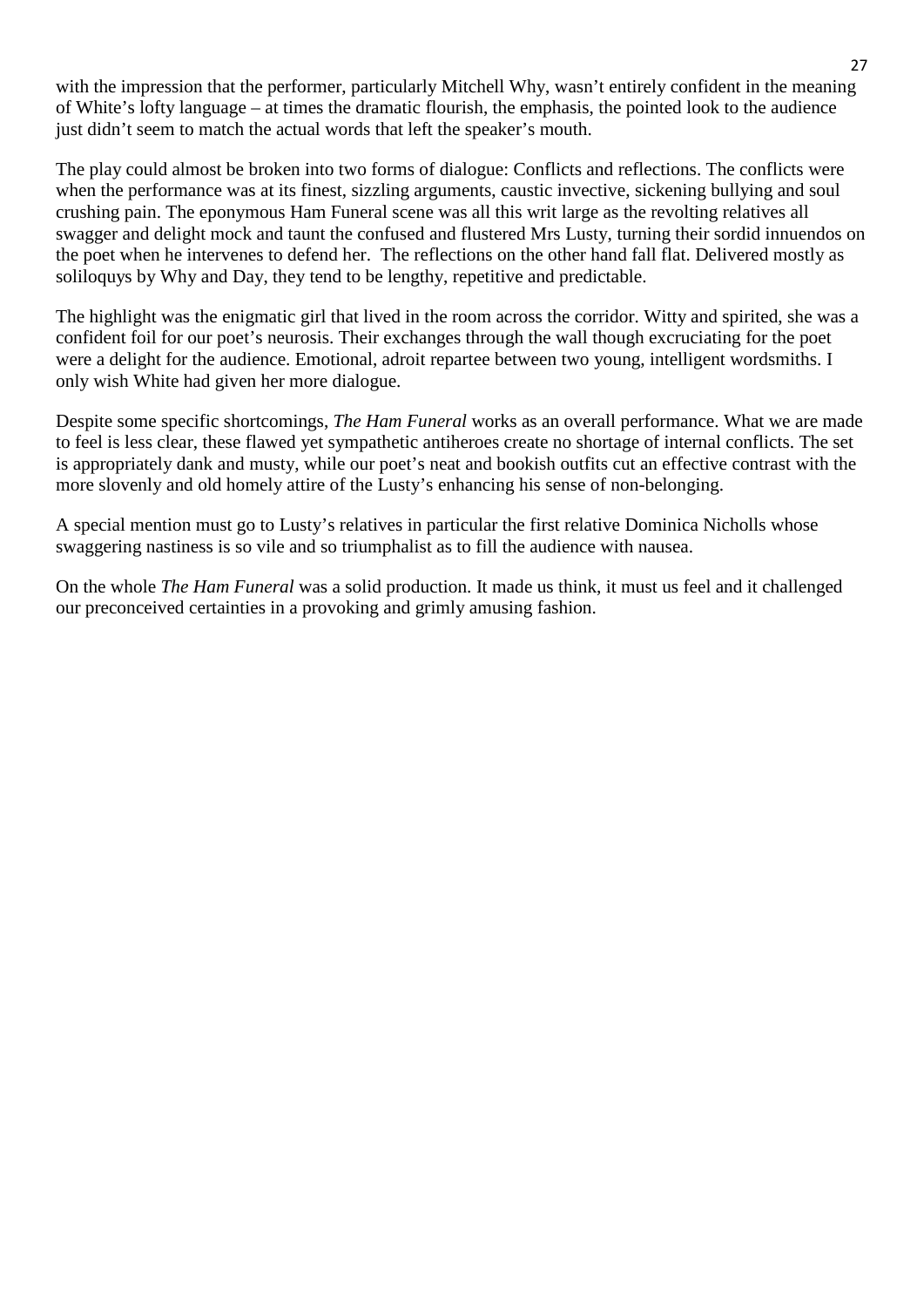#### **OUT OF BOUNDS**

#### *Out Of Bounds* **Written and directed by Jonathan Solomon** PACT Centre for Emerging Artists Cast: Amy Field- School Secretary Chrissie Antoniadis- School Principal Daniel Asher Smith-Teacher Jade Alex- Beautician Morgane Stroobant-Pushy Parent Nicholas Carter- Photographer/ Real Estate Agent

#### **Reviewed by Nathan Lentern**

Enter the world of an exclusive private school principal who is barely holding it all together. Overworked and underloved, butted and buffeted by pushy parents and rival principals, she's come to rely heavily on the sage counsel of her pampering hairdresser. Things reach breaking point however when a poison pen scandal sees parents threatening to end her career. With the aid of her downtrodden school secretary, a hunky geography teacher and the wily beautician; our embattled hero must pull out all the stops to head off catastrophe.

Out of Bounds is a quaint concept for a play. While some of The Sydney Fringe's offerings are overly ambitious in their attempts to unpick the mysteries of life, love and the universe and serve up a convoluted mess in the process, this play is simple, clever, funny and well made. And having nailed these fundamentals it is then able to slip in a few incisive social commentaries along the way.

The plot is ultimately a cute old fashioned cosy school whodunit, which when supported by likeable and interesting characters like this makes for a truly delightful production. The story moves along quickly and clearly, anticipation is built skilfully before reaching an enthralling crescendo and when the cast takes a bow I am amazed that a full hour has passed.

Chrissie Antoniadis as the school principal was spookily believable. All frazzled and wired, she oozed young, overwhelmed professional. She was in many ways a perfect lead; realistic and relatable enough to drawn us in to her universe and empathise with her plights but saddled with a good dosage of neurosis to lend her a comic edge.

Jade Alex as the hair dresser was brilliant with her catlike combinations of affection, manipulation and feigned vulnerability. There was something deliciously conniving about the way she used her salon as a sort of panopticon tower of gossip, subtly wielding enormous influence over her gullible clientele all the while maintaining a humble altruism. Her eventual role as a hero of sorts after earlier being written off as a benign friend serves as one of the nice little social messages tucked away neatly within the folds of the briskly moving plot. The imperious, wealthy and influential professionals are all ultimately outmanoeuvred by an unassuming beautician with a strong moral compass and a healthy amount of common sense.

If there is a chink in the armour it is Morgane Stroobant as the socialite and pushy mother. It's not that she's a weak character, she's just not right for this play. She's cartoonish and hyperbolic in a subtle and nuanced universe. It's difficult to take her seriously when she is so hammy and our heroes are so dignified. Consequently, her attempts to inspire anxiety in our principal don't really resonate. The idea that such a formidable professional could be so easily bullied by this oaf lacks credulity. And her flaws which are intended for comic affect are over the top and lose their potency as a source of humour. It's a shame because in spite of these weaknesses, plenty of green shoots still pushed through. If only they had dialled her down a little she could have been fascinating rival for our principal.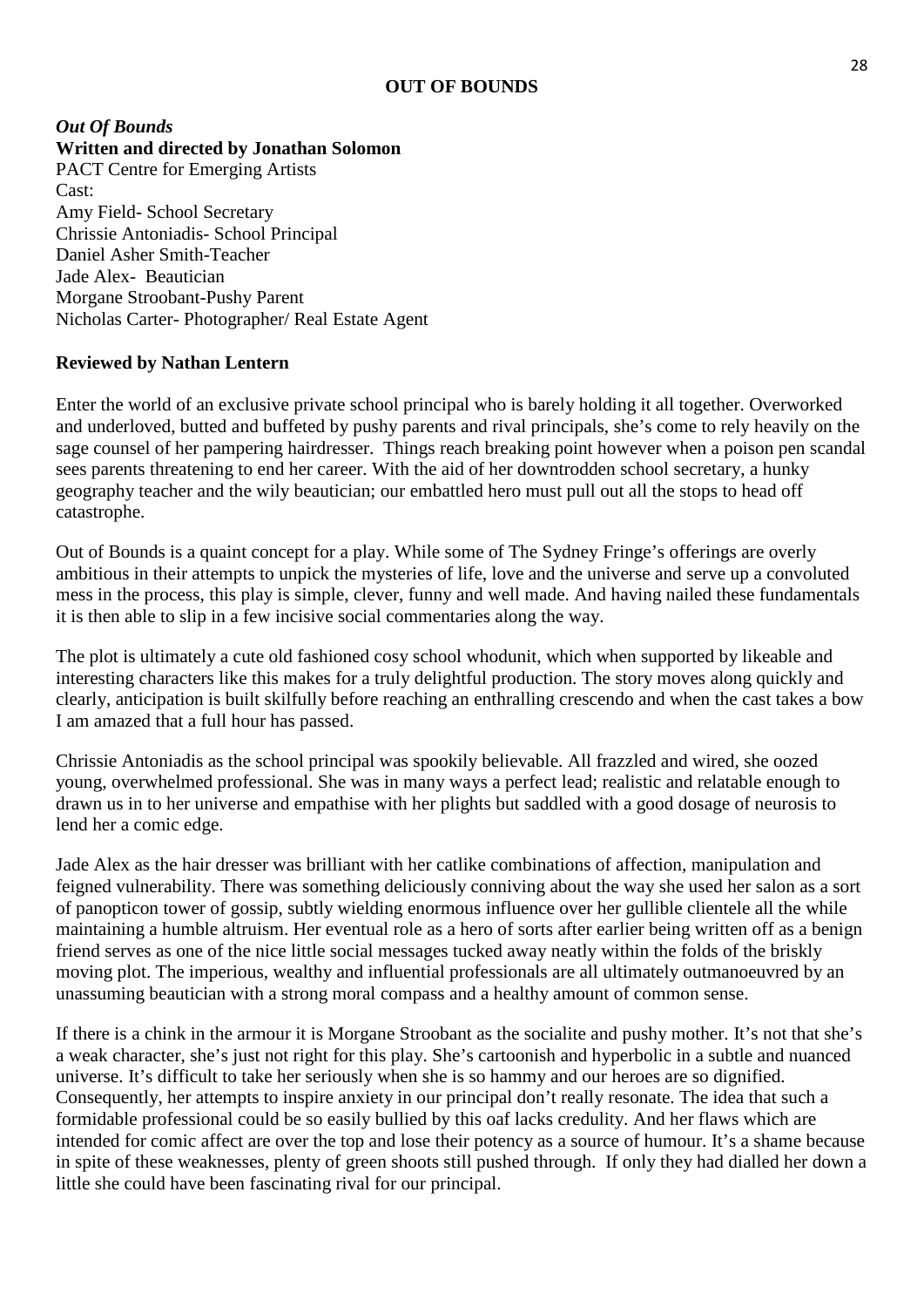Two men play small but significant roles. Asher Smith is a hunky teacher who has been cuckolded by his high flying banker girlfriend. Though he has some romantic chemistry with the principal he serves mainly as a sounding board for the more eccentric characters to talk through their issues. He's there mostly to make nervous and quizzical faces at the audience as women become hysterical before him though he shows a few kooks of his own, notably his vanity over how he appears in tight fitting clothing.

Nicholas Carter is a chill photographer who comes in to do the official school portraits. He adds little to the show, just a bit of zen counsel intermingled with predictable metaphors about photography.

The stand out was Amy Jayne Field, so mouse like and self-doubting. Terrified of her boss and intimidated by her, she lurches from disaster to disaster in tragically hilarious fashion that just makes her instantly loveable.

The show has a running purple theme, all the characters have shades of purple as their names: Violet, Indigo, Lavender, Magenta and all wear at least one, often more, purple articles of clothing. There might be some links to be drawn between the vane and kingly colour and the pomp and ceremony of the exclusive private school but if so it is a tenuous link. On the whole the purple motif makes the simple set a little more grabbing aesthetically – which is a perfectly legitimate reason to do it – but adds little else.

Out of Bounds is a joyful and heart-warming tale about standing up for yourself and accepting that you can't please all people at all times. It is a treat to watch.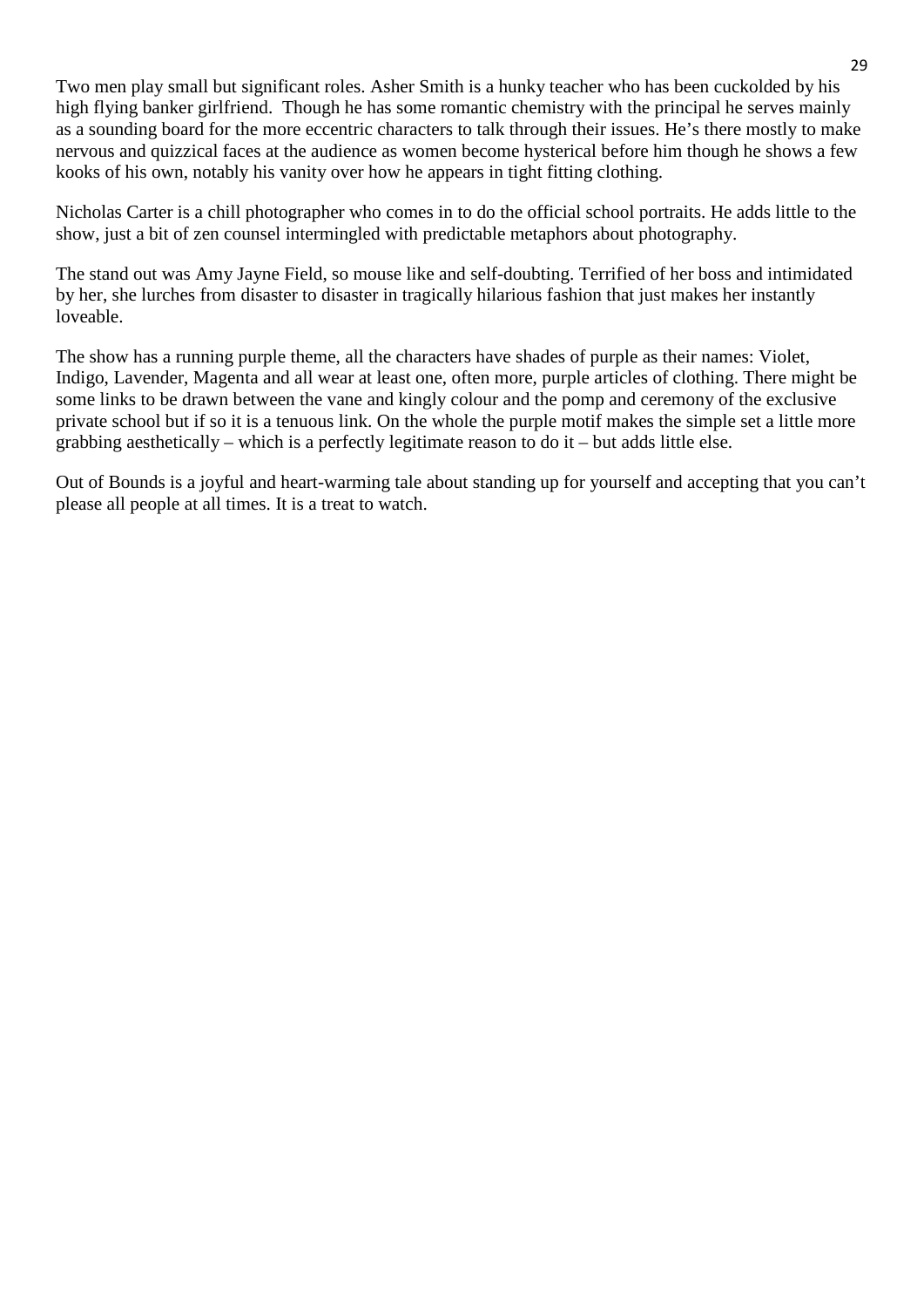#### **BACK TO BITE YOU**

#### **The Wharf Revue 2016:** *Back to Bite You*

18 October- 23 December Jonathan Biggins, Drew Forsythe, Phillip Scott and Katrina Retallik

#### **Reviewed by Nathan Lentern**

The Wharf Revue has returned for another year and with an Australian election having just passed us by and an American election just around the corner there was much to discuss. Creators Jonathan Biggins, Drew Forsythe, Phillip Scott and Katrina Retallik open with a clever Roman motif, loosely based upon the assassination of Julius Caesar. We witness the apostles of the fallen emperor, Antonius Abbottus, lamenting their late leaders demise and planning his restoration. In this we are treated to Romanized parodies of Eric Abetz, Kevin Andrews and Cory Bernardi. In alternate skits we enjoy Turnbull loyalists such as George Brandis and Arthur Sinodinos attempting to get assurances from Julie Bishop and Scott Morrison that they will stay loyal to Turnbull. The loyal Brandis and the vacillating Bishop are also approaching independent and crossbench politicians such as Bob Katter, Pauline Hanson and Jacqui Lambie on Turnbull's behalf.

The Roman power struggle is perfect as an overarching narrative. The show's creators use the format to flesh out some inspired caricatures, the best of which was Derryn Hinch as a victorious gladiator, waving his sword triumphantly before an adoring colosseum. The show dipped in and out of the main plotline to a few sideshows including a clever skit in which Bill Shorten receives elocution from George Bernard Shaw's genius creation Henry Higgins and a faux commercial for Bitter Victorian starring Kevin Andrews and this approach works well. The little sideplots gave the show nice shifts of pace while the plotting and subterfuge at the senate gave the show some nice direction to keep us focussed on where we were going. Then at about the two thirds mark this formula was abruptly abandoned.

The Australian parliament as the Roman Senate was replaced by two long and largely uninterrupted stories about life in the UK after Brexit and the rise of Donald Trump in the US. Though both news stories were worthy inclusions in an annual revue and the American segment in particular had a couple of neat flourishes, neither went close to approaching the quality of the Australian focussed start. I can sympathise with why they would choose to dedicate such a great portion of the show to these overseas antics. With Australian politics being so fluid and unpredictable, being able to bank something that was more or less predictable several months ago such as the Trump nomination and the Brexit result would have made planning the show a much more realistic task.

Understanding the rationale however does not make for a more entertaining show. To get to the heart of the problem we need to better understand where the Wharf Revue shines. The highlight of the night for me was near perfect portrayal of the late Bob Ellis. A 5 minute skit in which the talented yet erratic Ellis continued his well-known blog "Table Talk" from within the pearly white gates was masterful. I sat mesmerised as I watched and listened to Bob's deep, pontifical drawl, as Forsyth intermingled Ellis' lush verbiage with his puerile invective in a fashion that was impeccably Bob. As reclined happily in my seat listening to Bob shamelessly name drop Gore Vidal and Neville Wran, I reflected that whoever wrote this particularly monologue understood their subject perfectly. It incorporated so many of the tiny little nuances that contributed to making the complete ensemble that was Bob Ellis such a delightfully ludicrous character in real life. We could tell that Ellis was not merely a man who the creators had witnessed act inappropriately a handful of times on television but someone they had observed with delighted interest over decades.

There was no such refinement in Trump and Clinton, and at any rate the pair was sidelined for most of it. The main focus of this drawn out interlude was a trio of Republican officials deciding who to support, initially becoming enthralled then horrified by Trump's dynamism. These characters were flat and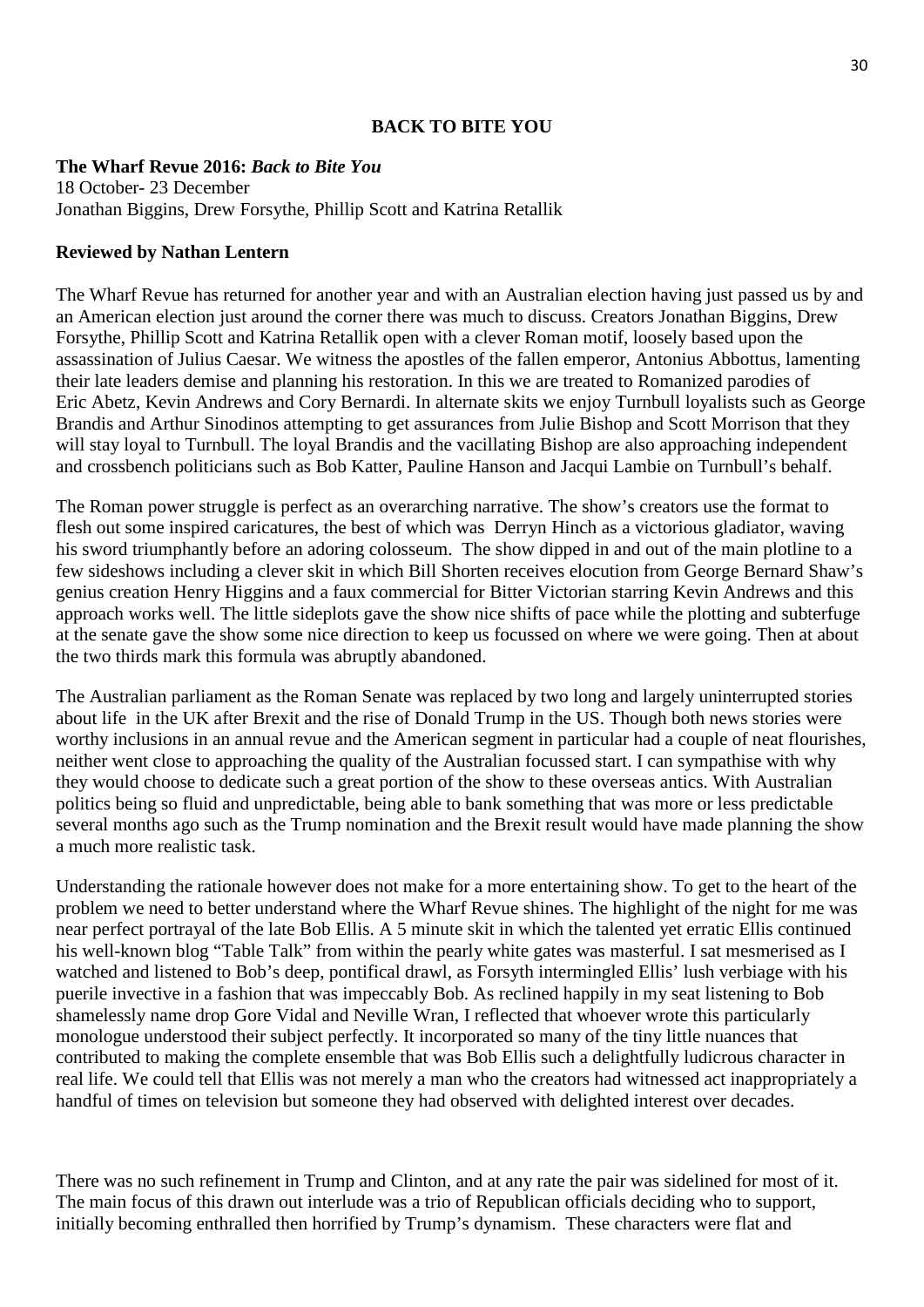unimaginative, aside from a few polite giggles at some clunky double entendres these skits were watched largely in silence.

The Brexit material contained similar weaknesses. The team elected not to go for impressions at all despite the generous real life offerings from eccentrics like Boris Johnson, Nigel Farage and Jeremy Corbyn, instead they focussed exclusively on how ordinary Brits were getting on in life after Brexit. This approach done well can be sublime, but it is certainly a more challenging. For a show like this to sustain itself for ninety minutes its protagonists need to have at least some fascination about them. This is understandably a much more difficult task when the characters are drawn from scratch rather than parody which provides a handy template from which to start. Nevertheless, the characters were weakly drawn and the humour mostly undergraduate. A few clever jokes about Brexit and a few more lewd innuendos saved this scene from bombing, but it was more *Are You Being Served* than *The Gillies Report*. Sadly, they would have been better off just doing a hammy Boris Johnson impression for five minutes.

Still there's more than enough gold for it to be worth the admission albeit not enough to fill out a consistently high quality ninety minutes. It's tempting to say they ought to have stripped the show of most of its international content and elected for a sizzling hour rather than a yo-yoing ninety minutes but then Brexit and Trump are so deliciously ripe for the picking it would seem almost criminal to completely ignore them.

The musical numbers were generally very strong. All four performers are likeable comic actors with great energy and vocal ranges. The clear highlight was a duet with Jacquie Lambie and Pauline Hanson singing "I'm a woman". On the other hand a couple of Phillip Scott's solo pieces were a bit dry. His song about the plebiscite in particular was more polemic than comedic.

To fill out 90 minutes with topical satire is a tall task and Back to Bite You, for all its shortcomings largely achieves this. Though there is certainly room for improvement, audiences would be hard pressed to find more satirical ribaldry packed into an evening anywhere else.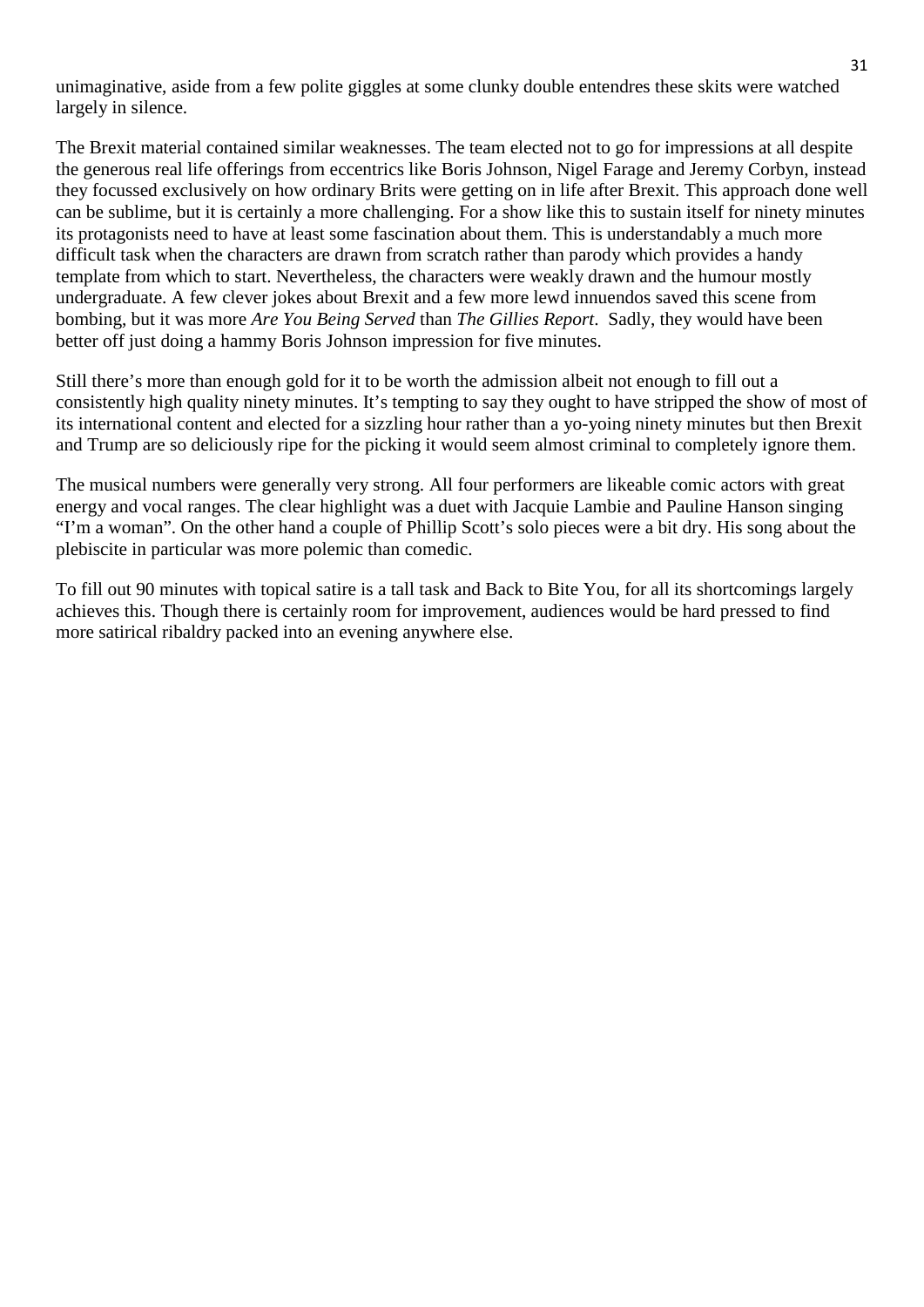#### **THE YOUNG PRETENDER**

#### *The Young Pretender* **Directed by Marg Nagle**

13-17 September New Theatre By EV Crowe Cast: Ryan Bown: Charles III Shaun McEachern: Donald Madelaine Osborn: Flora

#### **Reviewed by Nathan Lentern**

Bonnie Prince Charles seeks to restore the *House of Stuart* to the throne of Great Britain. Proud, idealistic and cavalier he takes extraordinary risks without hesitation, so sure in his own convictions that he never pauses to consider that defeat is a genuine option. But when defeat comes he must confront the consequences of his brashness and reflect on the path to his fateful decisions.

*The Young Pretender*, written by EV Crowe is an intriguing character examination of a reckless and charismatic rogue. It involves a fair bit of assumed knowledge so newcomers to Scottish history might find themselves fumbling around for an understanding of the broader political context that lay before them but even they would be intrigued and beguiled by the fascinating character around which this play revolves.

The show is broken into three acts; each one being used to illustrate a different side of our hero's personality. In the first we see an exuberant, almost delirious Charles on the eve of the Battle of Culledon spurning entreaties to de-escalate the situation and enter into peace agreements. It is here where Charles is at his most mesmerising and where Ryan Bown truly excels. Recalling memories of the late, great Rik Mayal, Bown bounded across the stage a rarefied mixture of impetuous narcissism and foppish buffoonery. All this swishing of limbs and cocking of heads could look comically stupid from a lesser actor but Bown clearly knows, and trusts his ability, understands his character and commits to its eccentricity. Coupled with dashing good lucks and chiselled, muscular figure he cuts very image of a charismatic war hero. The result is magnificent; we laugh, we are inspired and, at times, we are horrified. The opening act of *The Young Pretender* is one such act when the perfect script is married with the perfect actor and we the audience may just recline and enjoy.

The jaded and earnest Donald (Shawn McEachern) is an excellent foil for the swashbuckling Charles, painfully trying to get his friend and king to see sense. The actors have excellent on stage chemistry and we all feel Donald's exasperation as he implores Charles to heed his advice while the latter natters on comically about trivialities that have distracted him.

In Act II the comedy is gone. Bonnie has fled for his life after humiliating defeat and has sought out Donald's daughter, Flora,(Madeleine Osborne) to report her father's demise. Here the dynamic of the opening scene has been turned on its axis. Bonnie is broken and ashamed. He is stripped to his underwear and hobbles on stage with awkwardness and self-doubt, his earlier flamboyance now a distant memory. Our humbled hero is juxtaposed with the spirited Flora who has embraced the Jacobite ideal with more fervour than Bonnie ever did. Incensed by the circumstances in which he has returned she makes his admission as excruciating as she possible can by challenging him at every juncture with his own chauvinistic rhetoric. Nothing else matters except winning she reminds him. They had been led to believe that winning was inevitable she reminds. They had sacrificed everything because they were assured they would win she reminds him. Bonnie largely accepts her censure with a few feeble challenges; this is his penance and he endures it stoically.

Osborne is terrifying. Her Jacobite zeal blazes in her eyes and rings out in her piercing cries. Strikingly beautiful and impossibly sure of herself, her characterisation is utterly formidable. Bown show his versatility